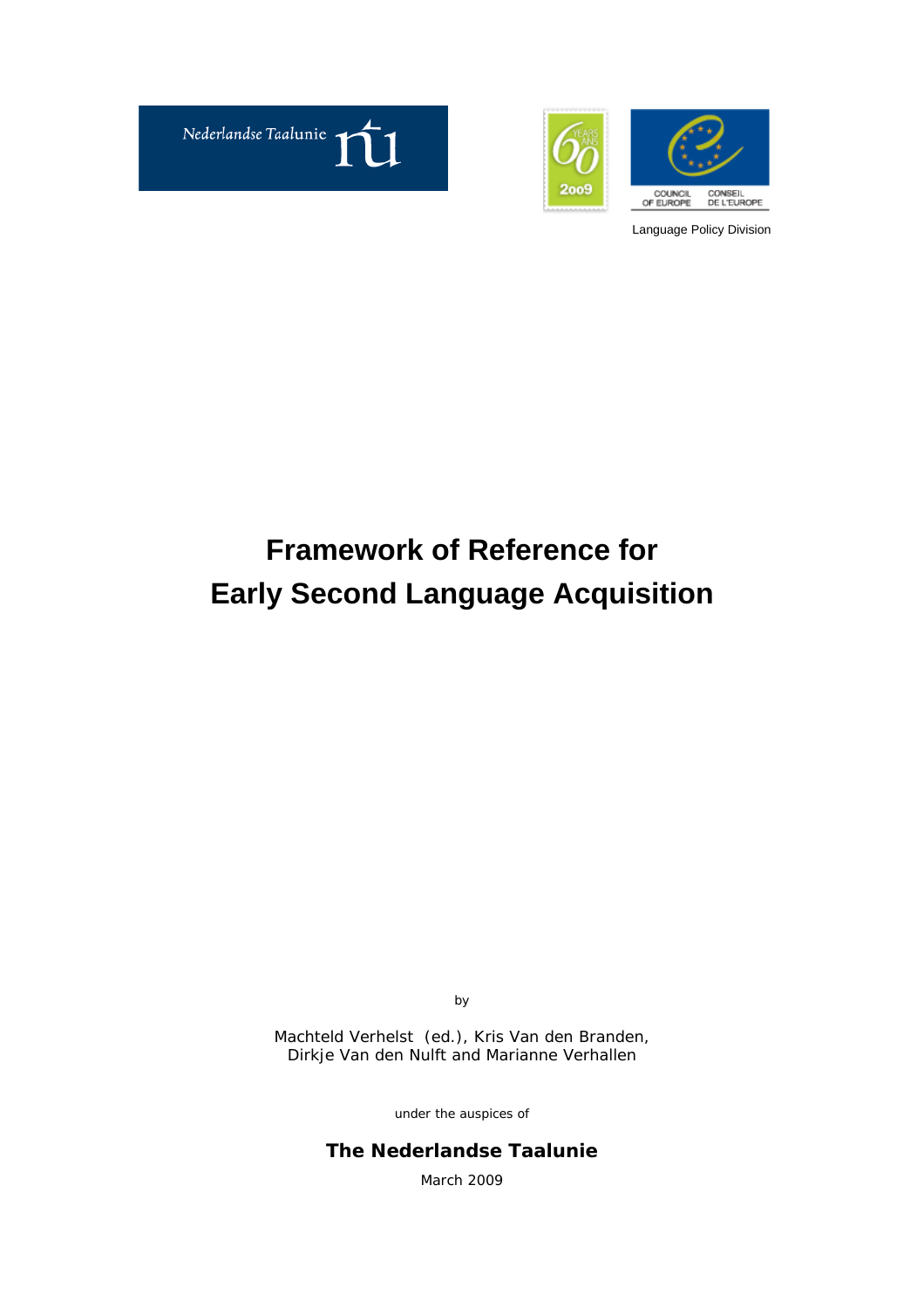The opinions expressed in this work are those of the authors and do not necessarily reflect the official policy of the Council of Europe.

The document has been adapted and translated with the kind permission of the Nederlandse Taalunie. Copyright remains with the Nederlandse Taalunie.

The reproduction of extracts is authorised, except for commercial purposes, on condition that the source is quoted.

All correspondence concerning this publication or the reproduction or translation of all or part of the document should be addressed to the Nederlandse Taalunie, Lange Voorhout 19, Postbus 10595 NL - 2501 HN DEN HAAG.

*The Language Policy Division is grateful to the Nederlandse Taalunie for making this Framework available at European level as a contribution to its Project on Languages of Schooling.*  [www.coe.int/lang](http://www.coe.int/lang)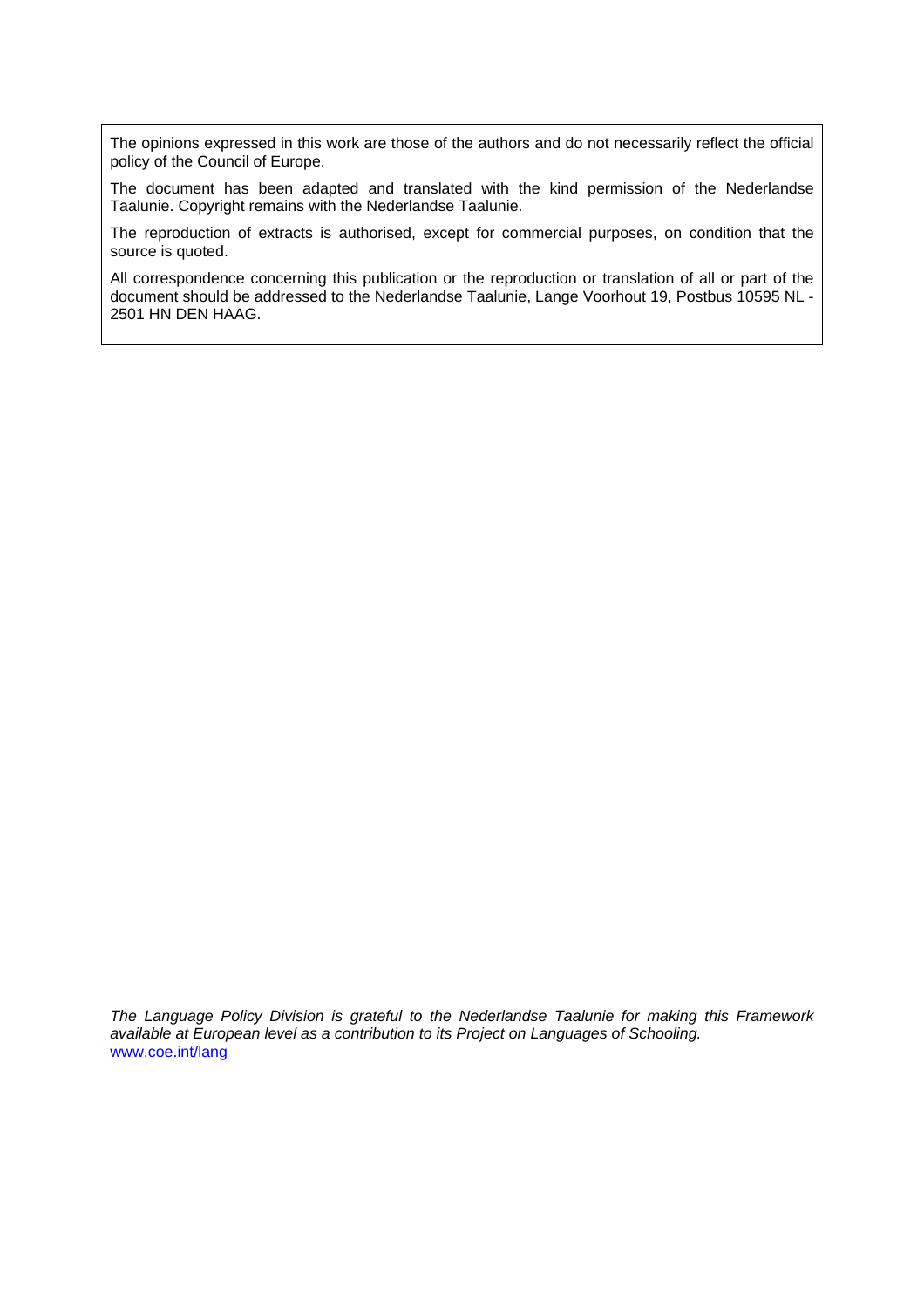# Contents

| 1 <sub>1</sub> |                                                              |  |
|----------------|--------------------------------------------------------------|--|
| 1.1            |                                                              |  |
| 1.2            |                                                              |  |
| 1.3            |                                                              |  |
| 1.4            | 1.4.1<br>1.4.2<br>1.4.3<br>1.4.4<br>1.4.5<br>1.4.6           |  |
| 2.             |                                                              |  |
| 2.1<br>2.2     | 2.1.1<br>2.1.2<br>2.1.3                                      |  |
| 3 <sub>1</sub> |                                                              |  |
| 3.1            | 3.1.1<br>3.1.2                                               |  |
| 3.2            | 3.2.1<br>3.2.2                                               |  |
| 3.3            | 3.3.1<br>3.3.2                                               |  |
| 3.4            | 3.4.1<br>3.4.2                                               |  |
| $\mathbf 4$ .  | THE LINK WITH TEACHING PRACTICE: A PRESSURE POINT ANALYSIS28 |  |
| 5.             |                                                              |  |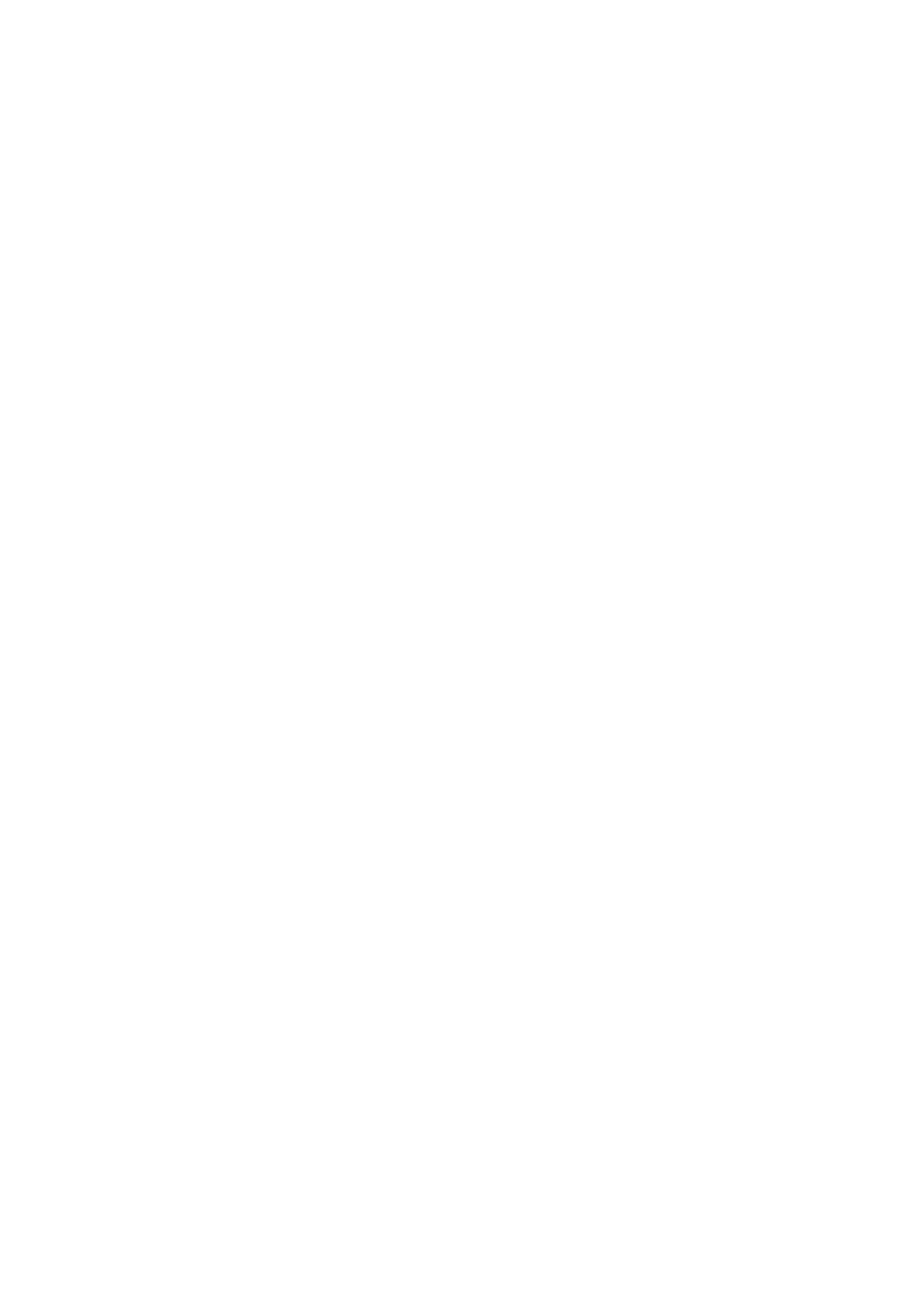# *Framework of Reference for Early Second Language Acquisition<sup>1</sup>*

# <span id="page-4-0"></span>**1. INTRODUCTION**

# <span id="page-4-1"></span>**1.1 Background to the project**

The poor performance of immigrant children in education is causing the authorities considerable concern. Despite efforts over many years and a policy on educational priorities, they remain over-represented in special education, more often have to stay down a class, and move up in relatively fewer numbers into higher education, so that their employment prospects are likely to be lessened.

It is obvious that a structural, joint effort by all concerned is needed in order to solve this problem: school teams, school advisors, inspectors, teacher trainers, materials designers, education centres, educationalists and scientists must, as a matter of urgency, bring together the potential and the expertise gathered over past years.

It is also recommended that the problem of immigrant children in education be tackled at the root, i.e. at the point where children start their school career. If in pre-primary or pre-school education immigrant children are able to lay a firm foundation of the language of schooling skills, their chances of educational success may thereby increase markedly. Here too, the saying that a good start is half the battle applies.

This is wholly in keeping with the policy guidelines that have been set by the Council of Europe, in Recommendation CM/Rec (2008)4 of the Committee of Ministers to member states on strengthening the integration of children of migrants and of immigrant background.

Anyone wishing to enhance the efficiency of teaching in pre-primary education must begin with some fundamental thinking about the goals which that teaching seeks to attain. Within the framework of its social language policy, in 2001 The Nederlandse Taalunie accordingly launched a project that was intended to lead to a common framework of reference of goals for the early acquisition of a second language by immigrant pre-school children. That setting objectives is a necessary first step in raising the quality of L2 teaching is explained in the following terms: "Unless what one seeks to achieve is clear, it is virtually impossible to take decisions about teaching methods. Once the objectives are clear, once one knows what is to be learnt, one has to decide how that learning is to be stimulated".

In other words, objectives constitute the central pillar around which all the other aspects of language teaching exist. Objectives are the foundation for discussing the didactic shaping of education, and at the same time the starting-point for its evaluation. In order to assess whether education is efficient, the relationship between what children have learnt (learning results) and what they should have learnt (objectives) has to be charted. Without clear objectives, clear observation and evaluation are not possible. Only if clear objectives have been laid down can schools, parents, school advisors, inspectors and educational policy representatives make objective, firm judgments about the quality of teaching, and appropriate measures be taken to adjust and optimise. Not until clear objectives have been set and agreed on for L2 teaching can the (language) achievement gaps of immigrants, and remedies for them, be discussed, for one must first have a clear picture of what immigrants are able to do with the

<sup>&</sup>lt;sup>1</sup> This text is a translation and adaptation of the paper by K. Van den Branden, D. Van den Nulft, M. Verhallen and M. Verhelst (2001), *Referentiekader vroege tweede taalverwerving, The Nederlandse Taalunie*, The Hague*.* The adaptations were made by Machteld Verhelst at the request of the Language Policy Division of the Council of Europe.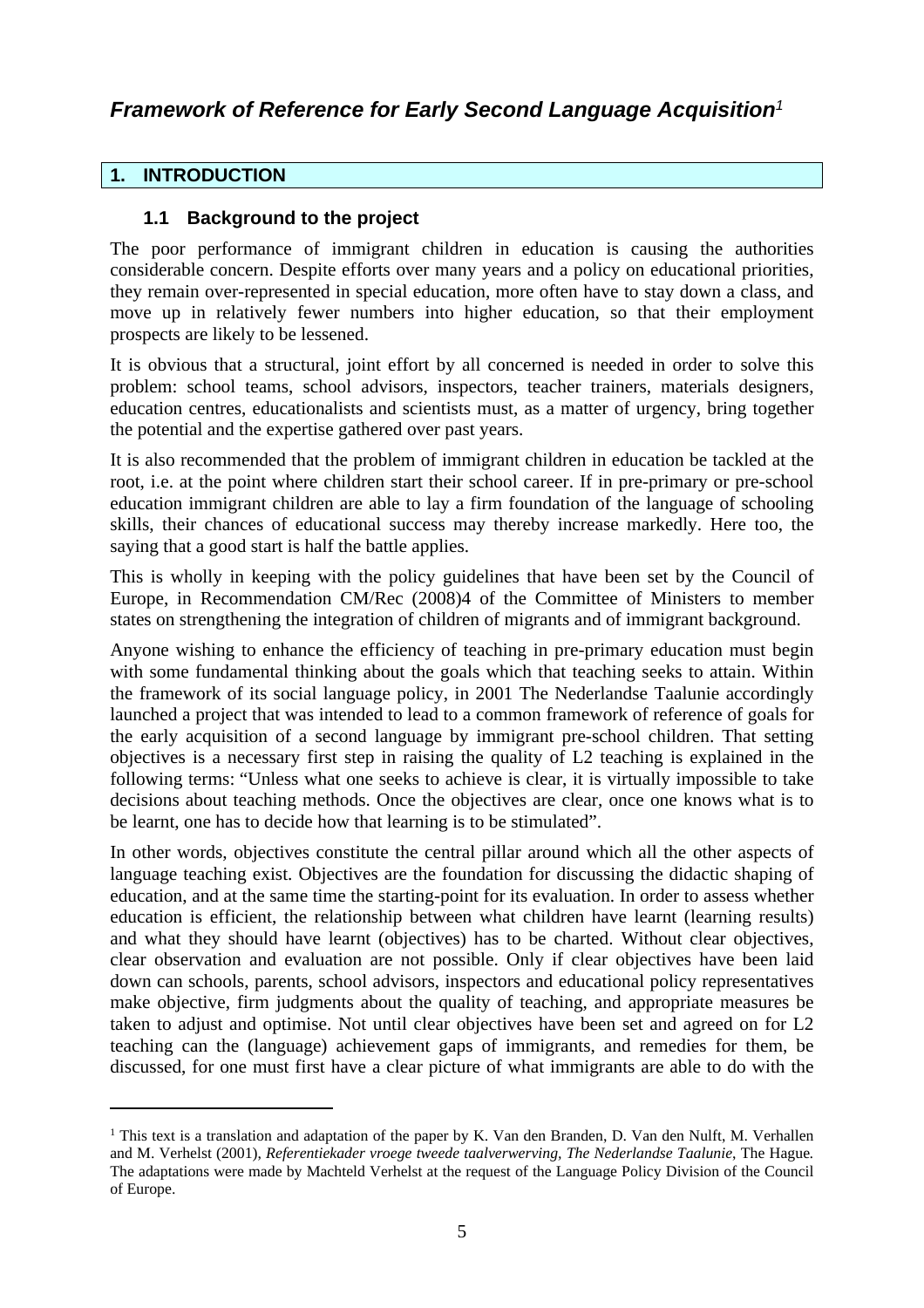school language at certain points in their development before one can make any valid pronouncement about how far behind they have fallen and about the steps that have been taken in the past, and those which need to be taken in the future, in order to make good those achievement gaps

# <span id="page-5-0"></span>**1.2 Project phases**

The first phase of the construction of this framework of reference involved an analysis of relevant documents. For this purpose, all local documents enjoying a certain status in relation to objectives for early L2 acquisition were screened and compared. In addition, the material available to organise L2 teaching for immigrant pre-school children was analysed. Of course these materials also adopt a particular standpoint (sometimes explicit in the textbook) on the priority objectives they pursue. Drawing on these sources of inspiration, a broad communication exercise with practitioners in the Netherlands and Flanders was then begun: the intention is of course that the ultimate framework of reference should be used by those directly involved as much as possible, so as to increase its potential impact. At the same time, communication with those in the field served to bring together the great expertise that exists on this subject. The communication exercise involved written surveys and meetings of experts with educationalists, materials developers, teacher trainers, school advisors, inspectors, policy-makers, teachers and managers.

# <span id="page-5-1"></span>**1.3 A framework of reference for L2 objectives**

The basic question which this framework of reference is required to answer is the following :

What should immigrant children be able to do with the language of schooling by the end of pre-school education?

The end of pre-school education constitutes the limit of what the title of this framework of reference calls "early second language acquisition". That point was chosen because it constitutes an extremely important transition point – the transition to the period when children formally begin initial instruction in reading and arithmetics. If at this point children are already lagging behind in school language skills, they will have great difficulty in functioning properly when they receive initial instruction in reading and arithmetic as well as in the rest of their school career. So it is essential that those in charge of their education know clearly what children at the end of pre-school education must reliably be able to do with language, and what final objectives they must pursue in infant school or pre-school and early school education.

The above fundamental question is a general question which raises a number of incidental ones. Some of those questions, and the way in which they are anticipated in the framework of reference, are presented below.

# <span id="page-5-2"></span>**1.4 Considerations on the fundamental question**

## <span id="page-5-3"></span>*1.4.1 Only language skill?*

The fundamental question refers to what children should be able to do with the language of schooling. In other words, the focus of the framework of reference is on language skills. That skill can be defined in general terms as "the ability to understand and to produce linguistic messages in a communication context". The term "message" must be interpreted broadly in this definition: it may cover instructions, stories, announcements, questions etc.

Skill and achievement gaps are closely interrelated. Anyone who is not sufficiently proficient to function in given fields (e.g. at school) runs the danger of falling behind in comparison with others. Anyone who does not understand the linguistic messages that are typical for a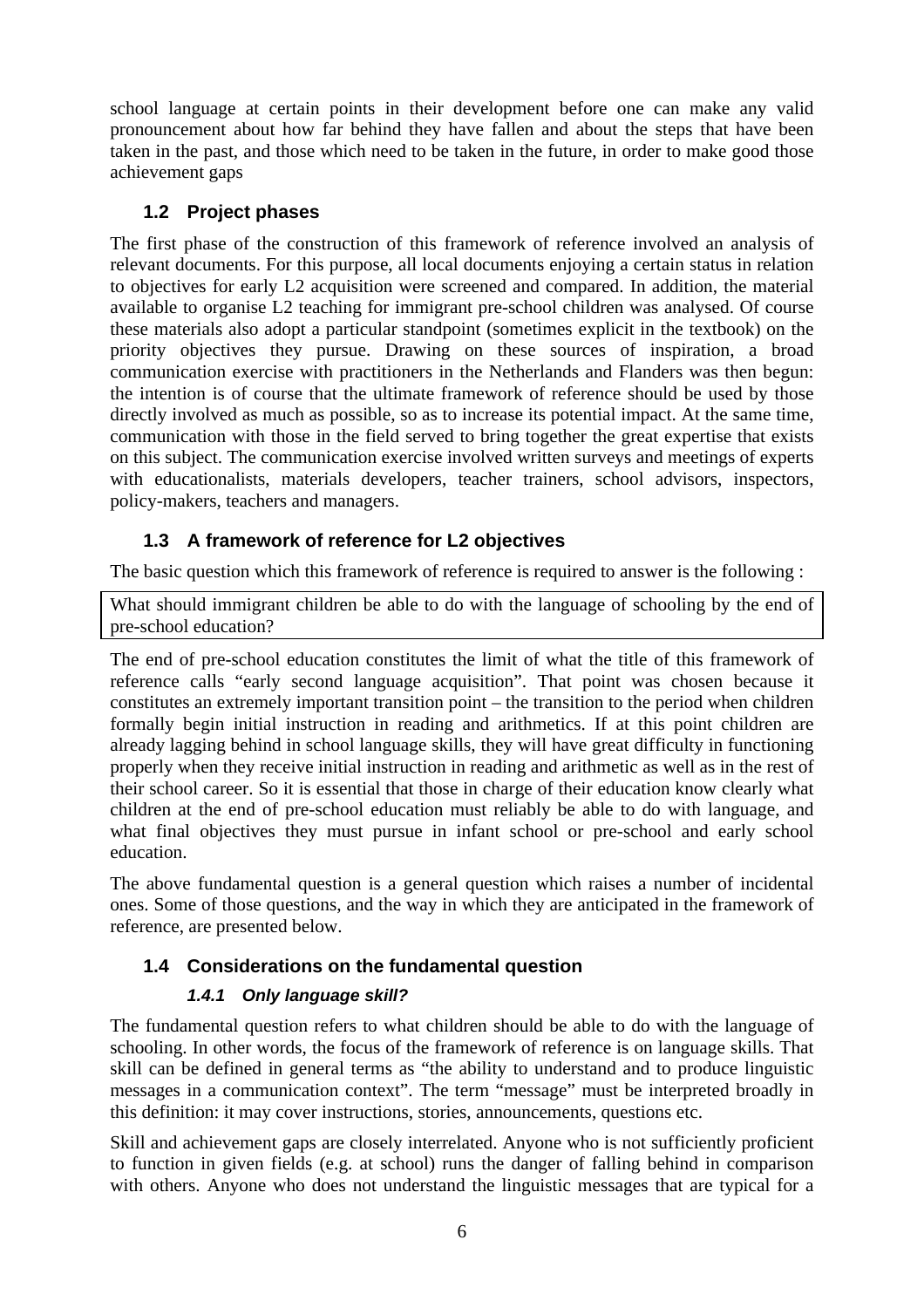given field, and who is able to produce no messages, or too few messages, within that field himself, cannot play a full part in the interaction and communication which occur in that field, with all the negative consequences that entails. A lack of linguistic skill can – directly or indirectly – affect all kinds of facets of a person's development and personality: it can lead to learning gaps (not understanding the teacher's linguistic offer makes it hard to learn from that offer), to poor participation in social life (if you cannot stand up for your rights, you risk being treated as an inferior), to unequal opportunities on the job market, and so on.

Linguistic skill – the ability to use language in a functional way – is therefore central to this framework of reference; linguistic knowledge and linguistic attitudes are subordinate to linguistic skill. What children are able to do with language, after all, has a greater impact on their educational and social prospects, and is therefore of greater importance to this framework of reference, than what children know about language and their affective attitudes to it. Pre-school children do not have to acquire knowledge about language for the sake of knowledge; and with a view to avoiding falling behind, there is no use of developing purely non-committal attitudes to language. In the first place, pre-school children must use language as a means of self-fulfilment – i.e. at the social, emotional, cognitive and motor levels – within their environment.

The fact remains, however, that the framework of reference also includes a number of objectives in relation to linguistic knowledge and linguistic attitudes. These are insights (linguistic knowledge) and attitudes which may be assumed to have important value for the pre-school child at this point in time and promote his functional language development in the short and long term. For example, within the "reading" skill, one objective included in the list is that pre-school children must develop a basic insight into the functions of written language (linguistic knowledge) and that they should develop a positive attitude to learning how to read and write the language in general (attitude). These are not conditions in the strict sense: children with relatively low reading motivation at the end of pre-school education can normally take part successfully in basic reading classes. We are referring here to insights and attitudes which have been shown, when present at the start of introductory reading classes, to have a positive impact on the development of reading skill. They are also insights and attitudes which are of lasting importance to the child throughout his further reading development.

## <span id="page-6-0"></span>*1.4.2 Minimum objectives*

Many people concerned with language acquisition, and thus with language teaching, usually think in terms of a particular level. In this connection, it is necessary to define clearly in advance what kind of objectives one is referring to. In The Nederlandse Taalunie's mission statement, the term used is "minimum objectives".

However, the word "minimum" can be interpreted in different ways. It may well throw up connotations such as to suggest that "the overall standard may be reduced a bit for immigrants". But that is not what is meant by the term "minimum objectives" for the purposes of the framework of reference: it means those things which children must be capable of doing with language at the end of pre-school education, with certainty and as a minimum, in order to avoid falling behind. From the school's standpoint, it means those skills for which the school must take full responsibility and inculcate them in pre-school children by creating a powerful learning environment. Pre-school children who do not attain the set objectives are, after all, at great risk of getting into difficulty quickly. Only in that sense are the objectives set down in this framework of reference "minimum objectives": they are basic goals which all immigrant children ought to achieve, and to which the school must therefore direct maximum effort to ensure that all immigrant children do indeed attain them.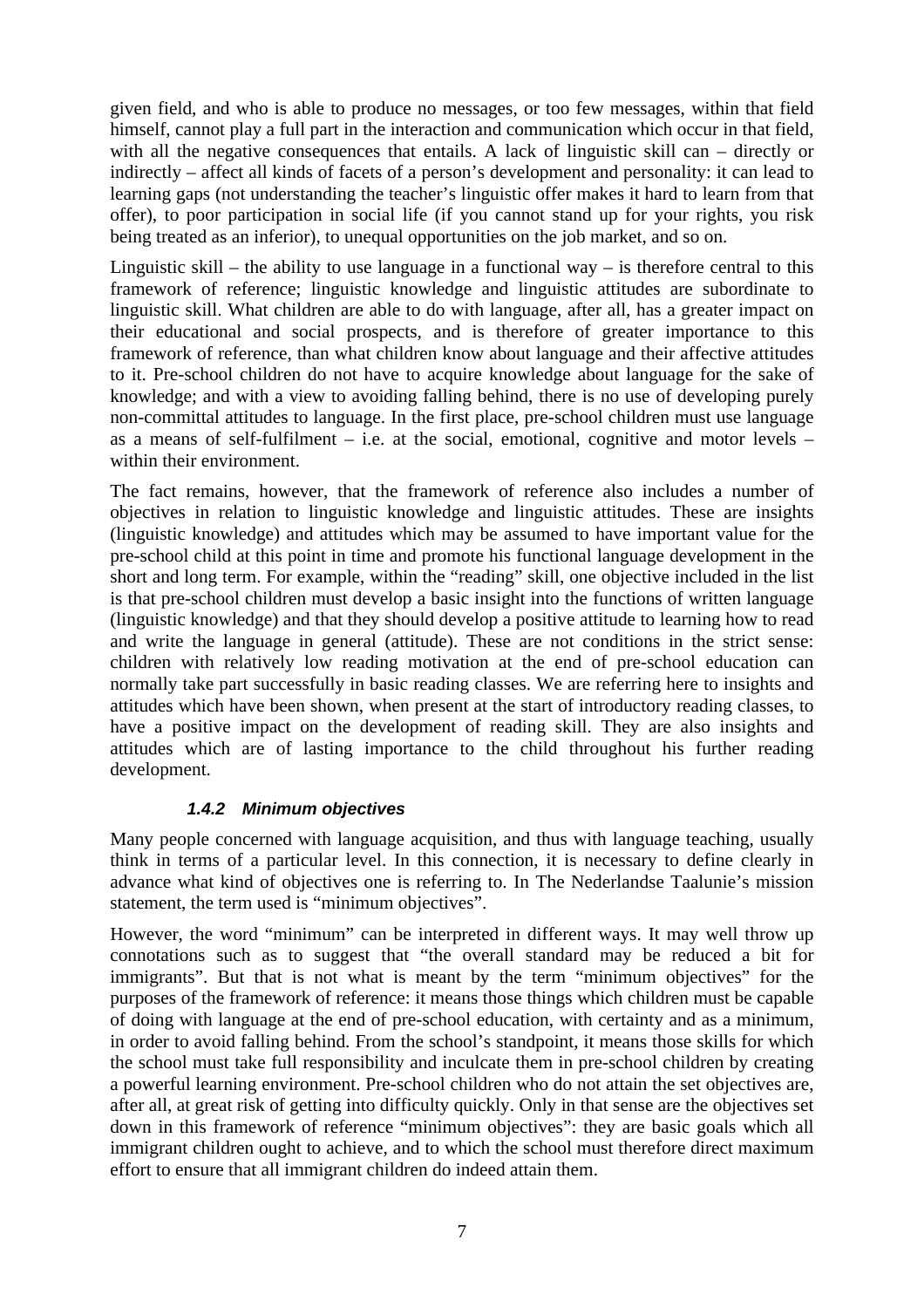In formulating objectives of this kind, it is of course accepted that some children will advance much further in their linguistic development: for language acquisition is an individual process that is influenced by contextual and personality variables of every kind. Differences in the speed at which children acquire the language of schooling and the standard they eventually reach at the end of the relevant period are unavoidable, and at the same time quite natural. The essential thing is for all children to have achieved a certain level (minimum level) in order to safeguard their chances of further development and normal functioning. The prime purpose of the list of "minimum objectives" is to provide schools with clear pointers to the minimum level which all immigrant children, regardless of the social background against which they grew up at home and regardless of their mother tongue, must achieve in linguistic proficiency.

## <span id="page-7-0"></span>*1.4.3 Only linguistic objectives?*

The development of pre-school children's language skills goes hand in hand with that of other skills, knowledge and attitudes. Their cognitive development, manual skills and socioemotional development are just a few examples. In pre-school education, understanding of this is built into the approach to many schools' teaching. It is not affected by the fact that the framework of reference focuses solely on linguistic skills.

Thus it is necessary, when formulating linguistic objectives, to keep sight of children's development in other fields, and of the objectives already set in those other fields (eg. development objectives, intermediate objectives or core objectives). Furthermore, the emphasis on linguistic objectives leaves teachers perfectly free to bring into sharp focus what is wholly relevant, and what is less relevant or even irrelevant, to the linguistic development of pre-school immigrant children. If objectives are formulated in excessively general or inclusive terms, their relevance to (everyday) teaching practice may be weakened.

## <span id="page-7-1"></span>*1.4.4 Only the language of schooling?*

A similar reservation may be made with respect to the development of immigrant children's own language (mother tongue). The fact that the framework of reference in this project confines itself to objectives in relation to acquisition of the language of schooling does not imply that development of the mother tongue is unimportant for pre-school children. So clear outlines must be drawn, in the context of other projects, for objectives relating to teaching in the mother tongue.

However, the framework of reference is limited to objectives for teaching in the language of schooling, on one hand by reason of their attainability and on the other because of the importance of developing skill in the language of schooling for the immigrant child. After all, it is the language of teaching, and of large sectors of social life, and the development of this linguistic skill has a major impact on the development prospects of immigrant children.

## <span id="page-7-2"></span>*1.4.5 Only immigrant children?*

The poor performance of immigrant children in our education system, and the role played by language acquisition in it, were the immediate motivation for this project. The objectives that will be set out in the framework of reference are consequently aimed primarily at immigrant pre-school children. The objectives must serve as clear guidelines to be followed as a matter of priority, where the acquisition of language is concerned, by everyone involved in teaching in, and of, the language of schooling to immigrant pre-school children.

However, that does not mean that the framework of reference is not relevant or useful in thinking about the objectives of language teaching to native pre-school children. On the contrary: the objectives set out in the framework of reference are applicable to all children.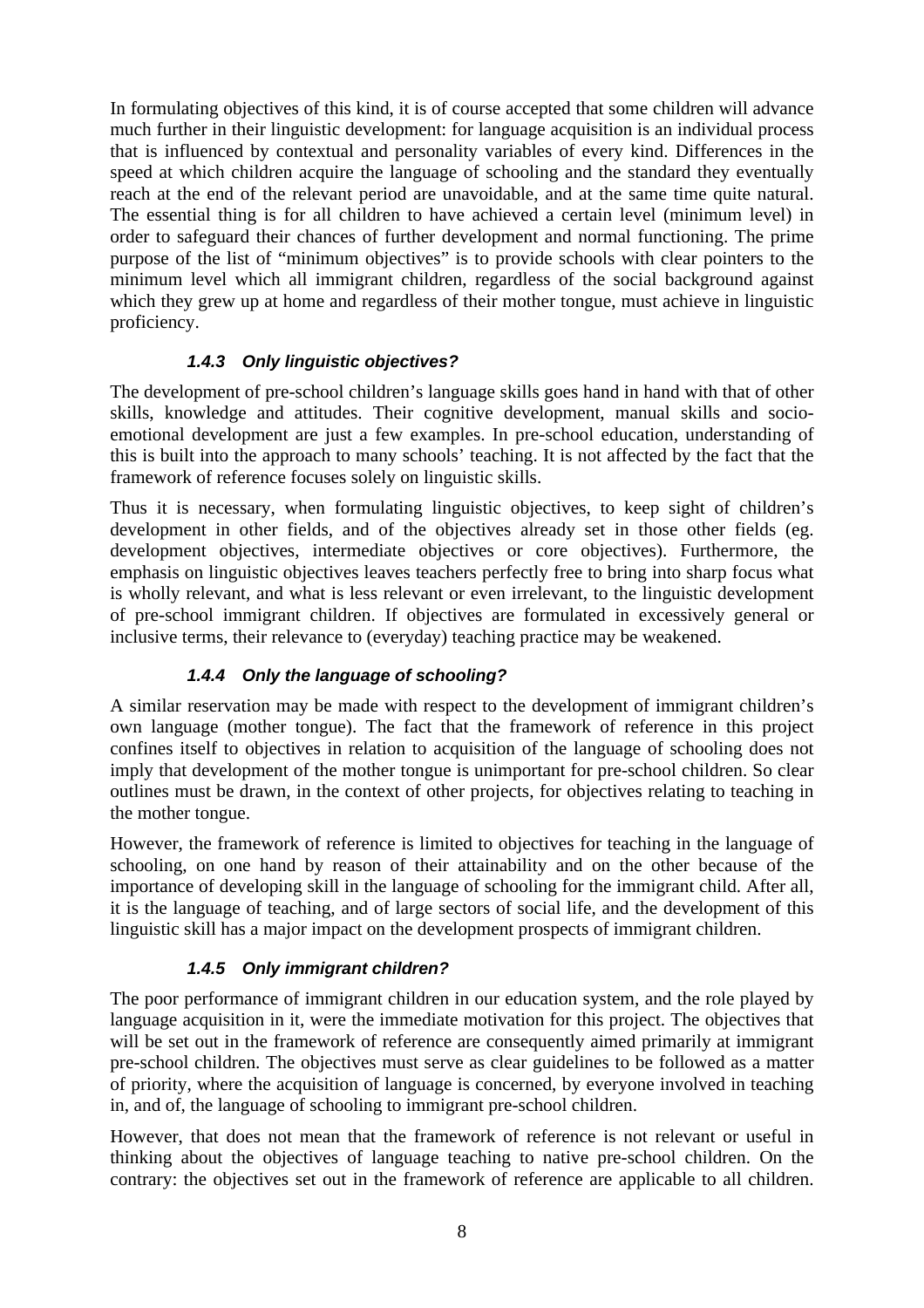After all, we are talking bout the things which children should be able to do with language in order to secure their chances of full development and avoid getting into a situation of social disadvantage, and those things are valid for all pre-school children regardless of their skin colour or their origin.

In the process of communication with people in the field which operated throughout this project, a very strong consensus emerged among the experts questioned on this point. According to the experts, the term "L2 acquisition" employed in the title of the framework of reference must definitely not give the impression that different, or lower, objectives should be set for immigrant children than for others. So the fact that the term was kept in the title refers only to the social reality which gave rise to this framework of reference, and which at the same time highlights the necessity of the framework and its usefulness. Immigrant children are actually children who, in proportion to their numbers, find themselves lagging behind the others at a very early stage; for very many children, and certainly for immigrants, this framework of reference, and everything which may possibly flow from it in terms of better teaching practice, is of crucial importance.

#### <span id="page-8-0"></span>*1.4.6 Only objectives or also teaching methods?*

The framework of reference confines itself to formulating objectives, in other words to the question "What?": "What should children be able to do with language at the end of the relevant period?" As has already been said, this is "the necessary first question" for anyone wishing to reflect on the quality of education. Not until one has a clear view of where one wants to go can one start to think about the route to follow. What should education be like for all pre-school children to achieve the objectives in the framework of reference?

The framework of reference does not lay down any binding or detailed pointers to the route to be followed. The question "How?" is of course a very important and pertinent one, which keeps a great many people busy; that was apparent from the reactions of the experts who cooperated on the project. Thus many of them wondered whether the framework of reference, however summary, could offer inspiration in considering the question "How?" That question is answered, albeit minimally. At the beginning of the list of objectives for each kind of skill, a number of main approaches and basic teaching principles on which there is fairly broad consensus are set out. So here we have just broad outlines: it may be hoped that this project may impart further impetus to the debate on the question "How?".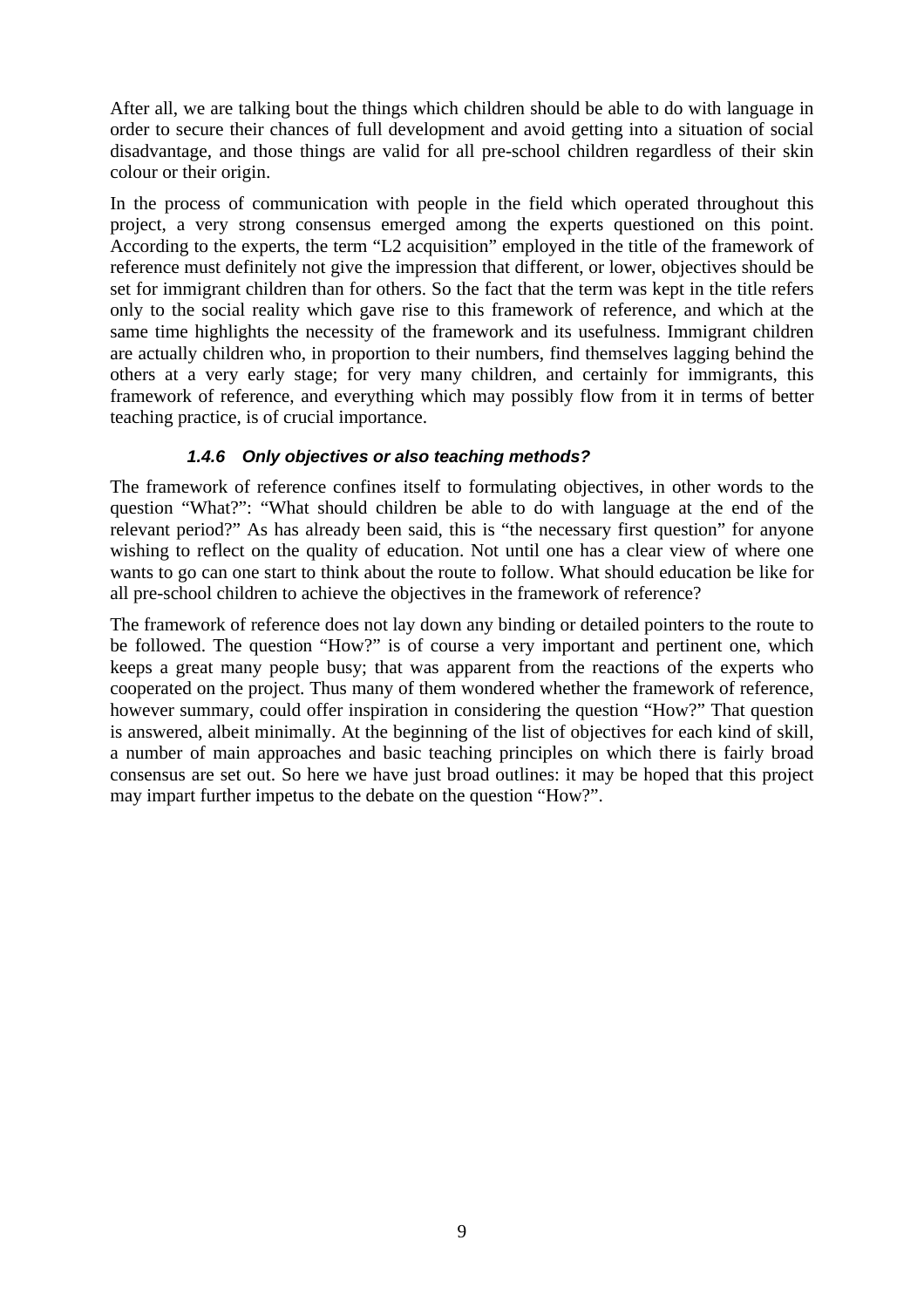## <span id="page-9-0"></span>**2. DESCRIPTORS**

## <span id="page-9-1"></span>**2.1 Parameters for the description of objectives**

A number of choices have to be made when determining the minimum objectives for early L2 acquisition.

#### <span id="page-9-2"></span>*2.1.1 How concrete? How general?*

One of the difficulties in formulating objectives is the degree of concreteness/generalness one seeks to achieve. Concrete objectives have the advantage of being very tangible and verifiable. They offer a high degree of adaptability in practice. But concreteness can also have drawbacks: the risk with concrete objectives is that education may focus on details and lose sight of the broad lines. Concrete objectives also have the disadvantage that their number climbs rapidly and that teachers come to see the list as unattainable.

General objectives, on the other hand, have the advantage of tracing broad lines which must run through concrete activities. They can serve as a better guide to teachers in setting the main priorities. However, they suffer from the drawback that they require of teachers an effort of transference to actual practice, and thus risk losing relevance.

This framework of reference has tried to strike a happy medium: a sufficient degree of concreteness such that transference (and adaptability) to practice remains guaranteed, but at the same time a sufficient degree of generality such that the number of objectives does not get out of hand and the main lines remain visible. In this document, concreteness is also ensured by giving an example from classroom practice alongside each objective formulated.

#### <span id="page-9-3"></span>*2.1.2 Three levels of description*

The objectives are described at three levels – macro (fields), meso (language acts/tasks) and micro (elements). The three levels describe the same reality, but each looks at that reality from a different standpoint.

i) *Linguistic skill at the macro level*: this level stands for the main fields in which the immigrant pre-school child must understand and produce the language of schooling during the period in question. In theory, three relevant fields may be distinguished in relation to our target group<sup>2</sup>:

- the field of school; "school" here means any situation occurring within the educational sphere and intended to stimulate the child's development;
- the out-of-school field: social relationships with friends, family members and acquaintances;
- the media contact field (for example, looking at TV, playing computer games in the language of schooling).

These three fields are not on the same footing where problems of achievement gaps are concerned. For example, in the case of five-year-olds the field of paramount importance is the school and development of the language skill they need in order to function within it. Pre-school children who do not sufficiently understand the school language, and who fail to express themselves adequately within the school, risk running into problems at a very

<sup>&</sup>lt;sup>2</sup> Obviously, these three fields may intersect, as for example in the case of ICT.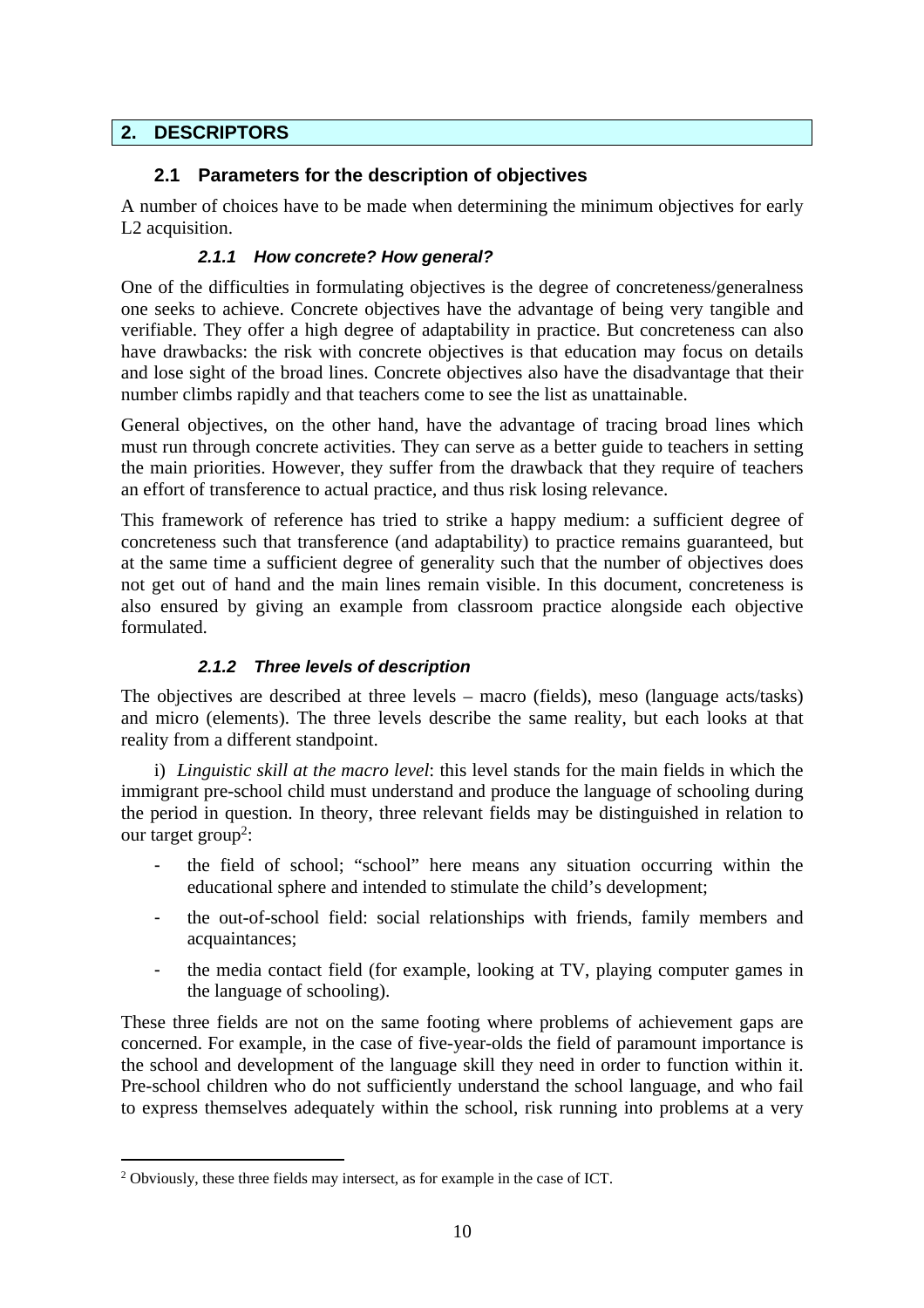early stage of their development. In the worst-case scenario they will have to drop out of initial reading and arithmetic classes, and this can have damaging consequences for their school career in the long term. For these children, school may risk losing its emancipatory function at a very early stage. It is increasingly stressed in the scientific literature that if ground lost at school is not tackled very quickly - or, better still, prevented - it becomes more and more difficult to break the downward spiral. So the development of "school language skill" at a very early stage is of crucial importance to the child's overall development.

Attention must of course also be given to the other two fields of language use mentioned above (the out-of-school field and contact with media), but these are less paramount because they are less strongly linked to the problems of lost ground at the pre-school age. Language problems which threaten to cause pre-school children to lose ground early do not arise primarily in the playground, during football practice or in understanding the dialogue of a children's TV programme. So the first, primary concern of pre-primary education has no need to focus on them.

ii) *Linguistic skill at the meso level*: at this level the description shows which specific language use situations within the fields described above are relevant to pre-school children and which language tasks must be carried out in this connection. Unlike fields at the macro level which are described in fairly general terms, a number of parameters must be sought here which afford a clear picture of the language tasks that are really central. The starting-point for selecting these parameters is a functional paradigm, namely that preschool children are willing to understand and produce linguistic messages with a view to achieving a purpose that is relevant and of interest to them.

The parameters used for description at the meso level are:

- skill : what skill is called upon in the language use situation? It is specified whether the situation is one of listening, speaking, reading or writing;
- interlocutor/public : who are the interlocutors in the language use situation ? A distinction is drawn here between the child him/herself, known peers (e.g. classmates), unknown peers (e.g. children from other schools), known adults (e.g. the teacher) or unknown adults;
- text type: this means the kind of message employed in the language use situation. Of course, the term "text" here does not mean only written messages but also includes verbal messages. Examples of text types are an instruction, a story, an account (e.g. of one's own experience), a question, an answer to a question;
- subject: this specifies the subject of conversation in the language use situation concerned. As the number of possible subjects of conversation is virtually infinite, broad categories have to be employed here; furthermore, the categories are described from a functional perspective, viz. what the child wants to/has to achieve in terms of understanding and producing messages. For example, it may be specified in the case of an instruction (text type) by the teacher that the instruction is one which calls for a physical act by the child (= subject). Whether that physical act is specifically "jumping", "running" or "climbing" is no longer relevant to the description of the objectives because that is too concrete;
- context: this parameter specifies whether the message which the child has to understand or produce is linked to a concrete here-and-now context or not. This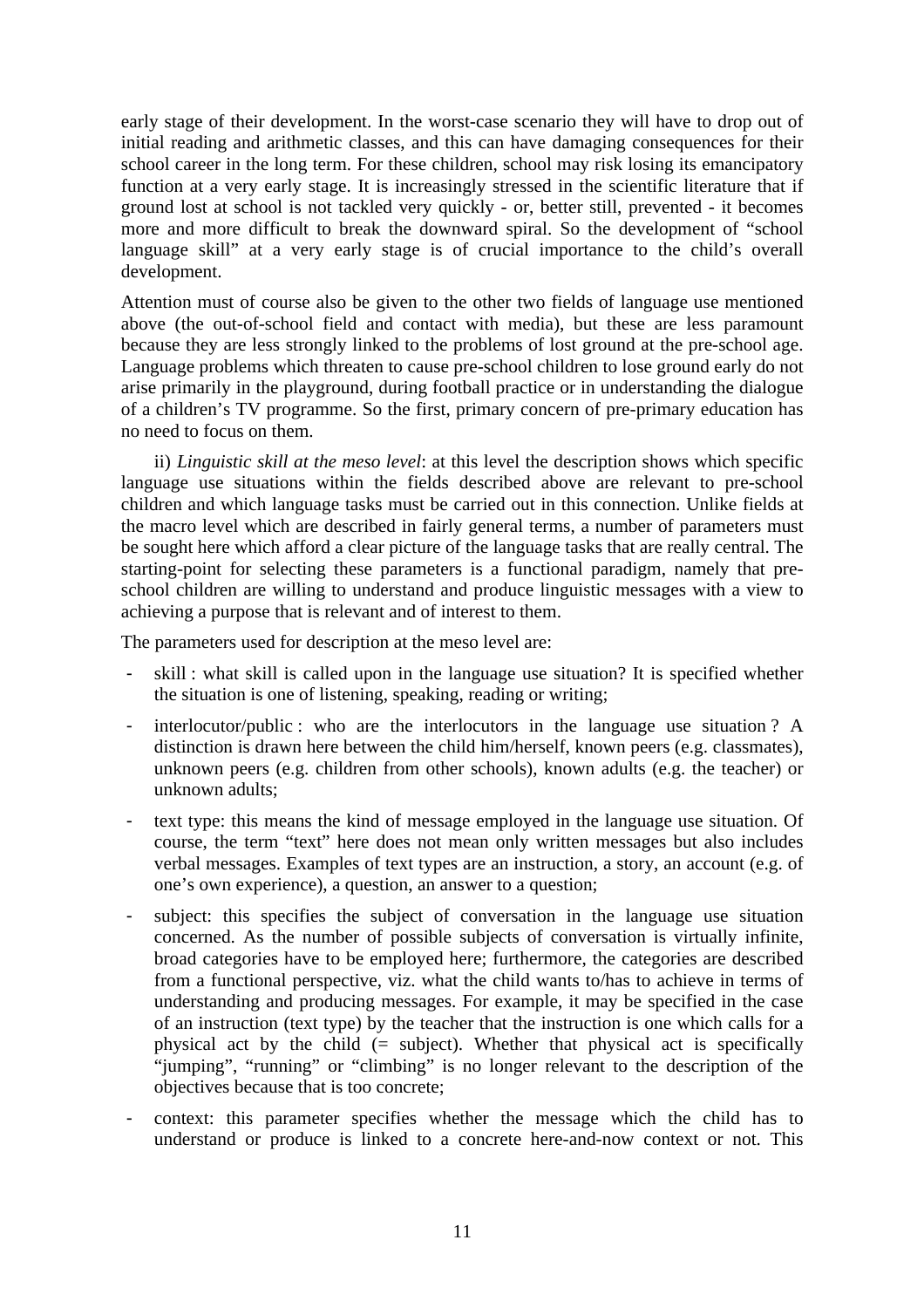parameter has an impact on the child's assessment of the functionality of the language utterance for him/herself, but of course also on the degree of difficulty of the message;

processing level: this parameter describes the level at which information in the message has to be processed by the child. Does the child merely have to reproduce the information in the message (copying level), understand or describe it as it stands (describing level), restructure the information in the message him/herself (structuring level) or even evaluate it by comparing it with other messages and sources (evaluating level)?

By applying the above (and possibly other) parameters together, objectives at the meso level can be described.

Example: LISTENING: the child understands instructions given to him/her in class by the teacher and requiring concrete action from him/her.

Translated into the above parameters, this becomes: Listening (= skill): the child understands (= processing level) verbal instructions (= text type) which are given to him/her (= public) by the teacher (= interlocutor) in class (=reference to macro level) and which call for concrete action from him/her (= subject).

iii) *Linguistic skill at the micro level*: This third description level indicates which linguistic elements are necessary (as a minimum) in order to perform the language skill tasks listed above in the stated fields. Inspiration for a description of the linguistic elements at micro level may be found in the traditional "disciplines" of linguistics:

- phonology: at this level the extent to which pre-school children must recognise or produce particular sounds is indicated;
- lexis: at this level reference is made to the vocabulary which pre-school children must acquire in order to be able to perform the tasks at meso level;
- morphology/syntax: statements are made about the morphological and syntactic rules which must be assimilated;
- pragmatics and socio-linguistics: here, statements are made about the conversational conventions and skills, in conjunction with register, which pre-school children may have to acquire.

#### <span id="page-11-0"></span>*2.1.3 Relationship between the three levels*

It is important to emphasise that the three levels – micro, meso and macro – are very closely interrelated. They must not be regarded as three separate "programmes" or separate "sets of objectives" which have to be worked on. Rather, they resemble three different camera angles from which to view the same, viz. what children must be able to do with language in relevant communication contexts.

It is not advisable, for example, to consider the micro level (let alone implement it) in isolation: the link with the meso and macro levels is always essential. After all, children do not learn words for the sake of the words, but in order to communicate something through them (meso) in a given field. Ultimately, only the link between the micro level and the other two levels will make it possible to assess whether the child has responded adequately in communication terms in a given situation, and has thus proved linguistically proficient. For example, a child who is required to ask or tell his/her teacher something will often manage just with half-sentences or a few words. However, in order to convey that same message to the headmaster or a new teacher, that child will have to express him/herself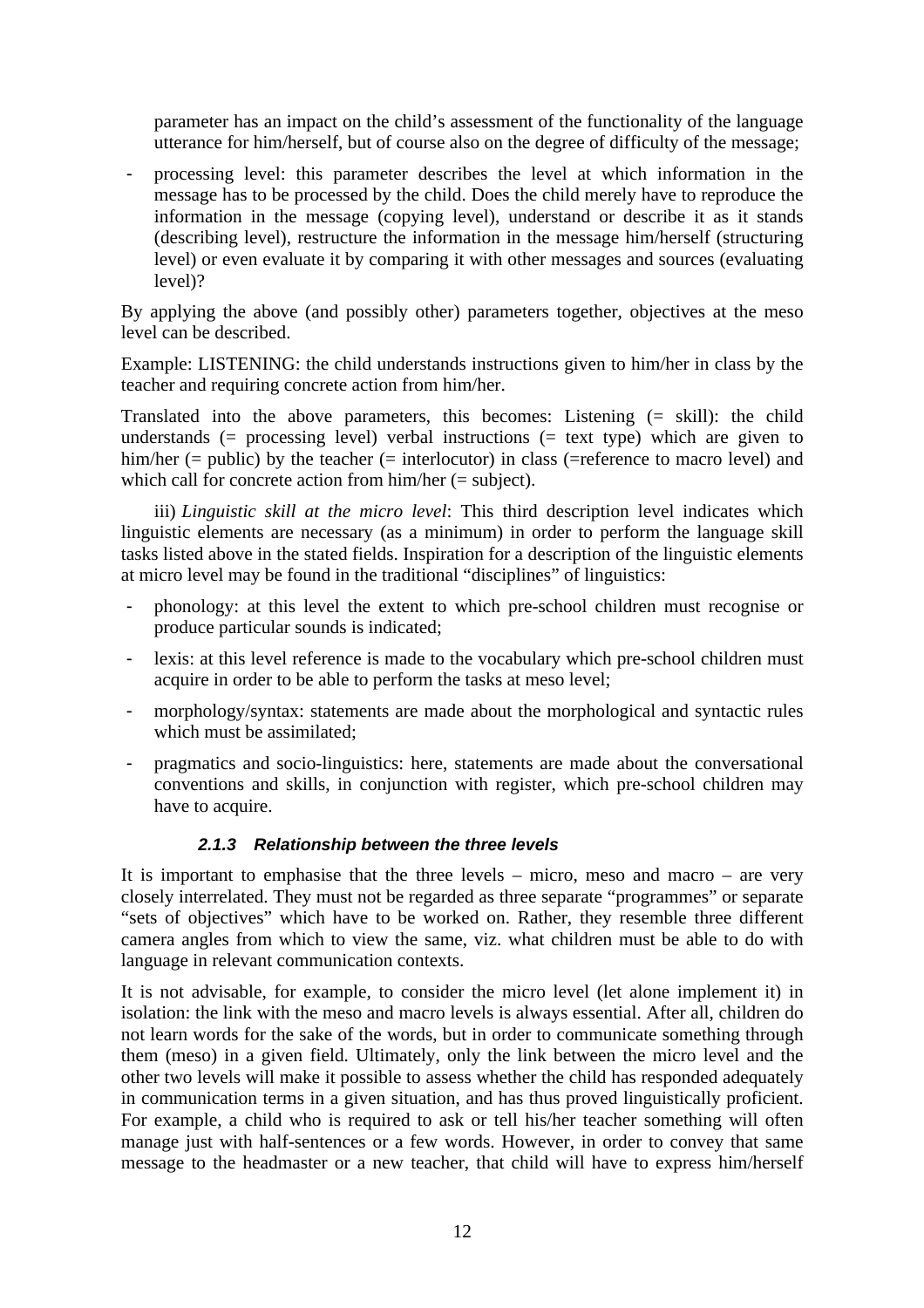more explicitly: he/she will have to use more words, express clearer syntactical relationships or produce more complete sentences, certainly if the headmaster or new teacher is unable to interpret the child's first utterance.

In other words, when determining, describing and evaluating objectives, all three levels are always needed together, precisely because they are always present together in the communication situation and influence each other; for the pre-school child, taking all three levels into account in an integrated way is necessary in order to perform adequately in communication terms in the relevant situations. "Adequately in communication terms" here means the extent to which the child is capable, on the one hand, of interpreting and understanding the messages intended for him/her, in accordance with the intentions of the sender, and on the other hand of sending messages to a recipient such that his own communication intentions reach the recipient.

The experts who reflected on the framework of reference stressed almost unanimously that in the case of pre-school children, "communication adequacy" takes priority over "correctness". Correctness signifies that the child's productive use of language must formally satisfy certain fixed rules (e.g. the child must always speak in complete sentences and observe the word order of the principal clause). However, such a requirement as to correctness risks confusing the relationship between the description levels (e.g. in some contexts, one does not need to produce a complete sentence in order to perform with communication adequacy), but furthermore makes unrealistic demands of the child at whom this framework of reference is aimed. We must not forget that immigrant pre-school five-year-olds are still developing their linguistic skill, and that their language, even if it is adequate in communication terms, cannot be expected also to be correct according to all kinds of formal rules. The rule of thumb applied in this framework of reference is that the language of pre-school five-year-olds must be explicit and correct enough to fulfil its communication function adequately in the given communication situation. So correctness is not an end in itself. Nor is the micro level an end in itself.

Of course that does not detract from the fact that in the didactic shaping of education, each of the different levels (micro, meso, macro) can be taken as the starting-point. In other words, the answer to the question "How?" can originate at the micro level (e.g. in particular forms of vocabulary teaching), the meso level (e.g. in particular forms of taskoriented teaching) or the macro level (e.g. in particular forms of experience-based or development-based teaching). A framework of reference of objectives leaves each of these options, and combinations of them, open, but is quite clear as to the destination on the chosen route. Whatever starting-point one chooses, one must end up with a child who is able to perform with linguistic adequacy in situations that are relevant and important to him/her, and this implies that he/she pays attention to all three levels together.

# <span id="page-12-0"></span>**2.2 Commentary on the list of objectives**

The minimum objectives for early L2 acquisition are listed in the following pages. The following guidelines should be borne in mind when consulting the list.

The list divides up the four skills. The list of objectives for listening comes first, followed by those for speaking, reading and writing. Naturally, this division does not imply that the objectives for the four skills are autonomous or mutually independent, nor that the four skills should be taught separately. The option to describe the objectives separately was chosen in accordance with the above-mentioned search for the happy medium between generalness and concreteness; the objectives for the different skills should however be seen in relation to each other;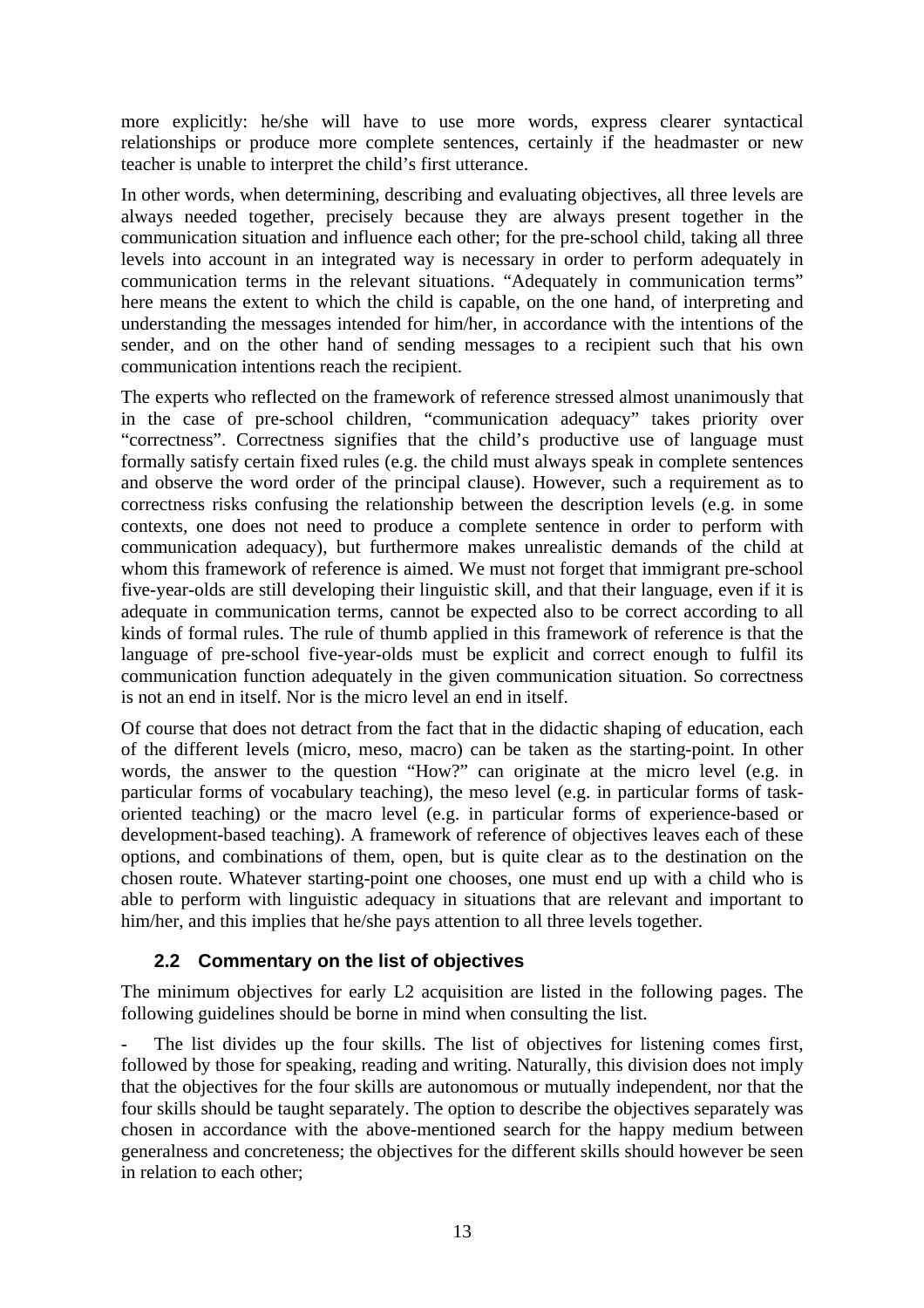The macro fields are not mentioned on each occasion in the description; thus the reader should bear in mind that, of the three distinct fields, that of school has highest priority in the context of preventing children falling behind. The description of objectives concentrates on the meso level (What exactly must pre-school children be able to do with language?) and the micro level (What minimum of linguistic elements do they need for that purpose?).

<span id="page-13-0"></span>For each objective an example from classroom practice is given. It serves merely to illustrate in a more concrete way what the objective means. Examples are of course not exhaustive (many others could be imagined for each objective), nor are they prototypical (they are possible interpretations, not models). So if the child in some examples talks in beautiful complete sentences, that does not necessarily mean that the objectives in question can only be achieved by speaking in perfect complete sentences.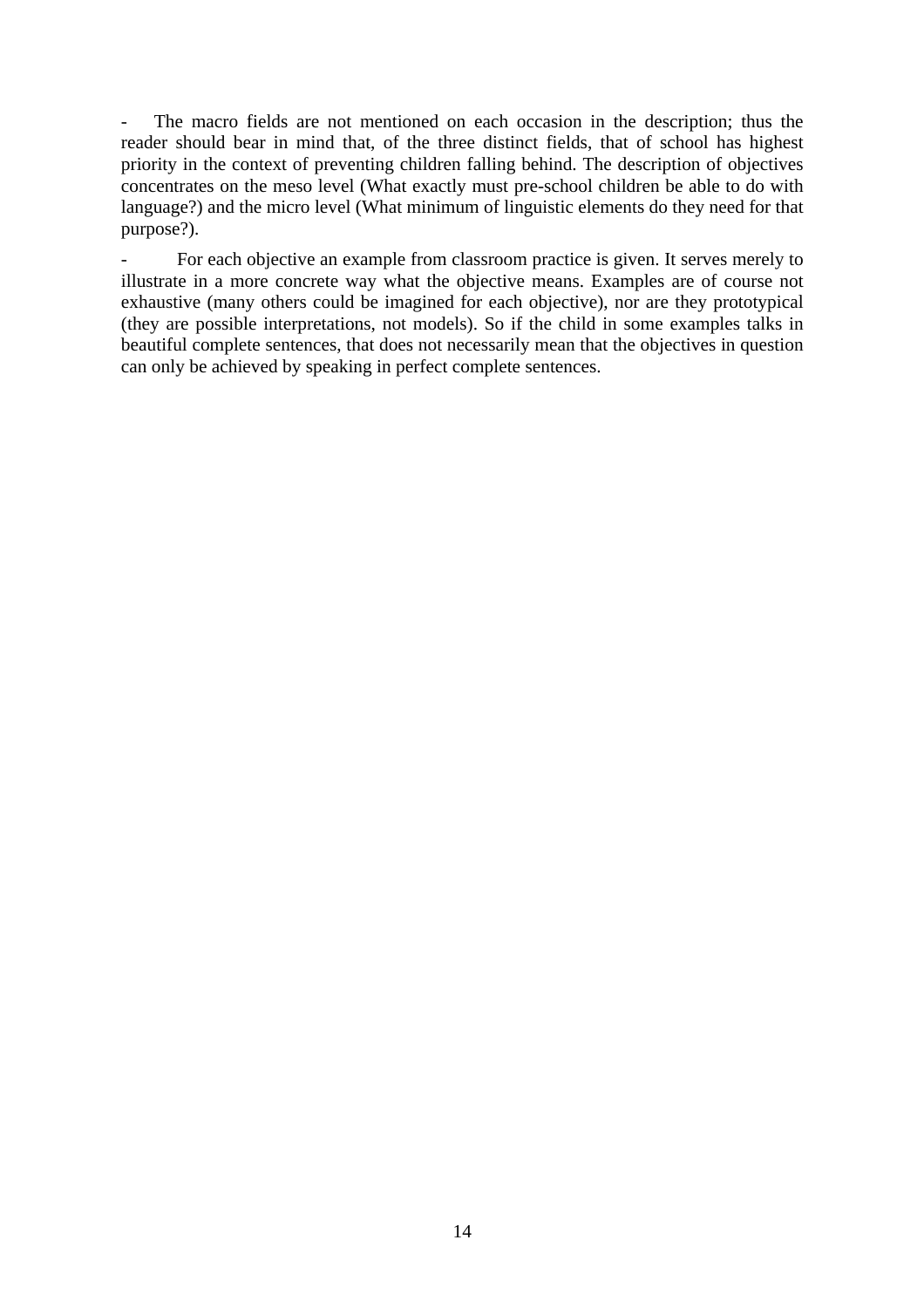# **3. LIST OF OBJECTIVES**

# <span id="page-14-0"></span>**3.1 Listening**

#### <span id="page-14-1"></span>*3.1.1 Meso level*

Objectives for listening skills come first when formulating language skill objectives. Naturally, from the didactic standpoint "listening" is a skill which cannot be isolated from the other three skills (speaking, reading and writing).

The fact that the *objectives* are elaborated separately does not mean that "listening" can *in practice* be detached from the other skills. In teaching, the development of listening skills must receive properly integrated attention (meshed into the overall syllabus and together with the other skills). One cannot work on listening skills in separate activities and pay no attention to them for the rest of the day. In the classroom, children listen in situations of all kinds, both to the teacher and to each other. It may from time to time be necessary to practise particular aspects of listening skills, but in general listening is inextricably bound up with the various activities of day-to-day classroom practice.

A range of listening activities take place in school. Children have to listen to various kinds of "text" such as questions, tasks, stories, explanations, comments from every quarter, all with differing content or on different subjects. The various listening objectives have been framed around these tasks. When children have grasped the message, they can indicate this in different ways, for example by answering or by passing a message on to another child (see 2.2, Speaking), performing an action, putting pictures in the right order, etc.

We are dealing here with *skill* objectives. Attitude and language awareness objectives have not been explicitly elaborated. Needless to say, a child must have a good listening attitude and a sense of the functions of spoken language, and this must accordingly be promoted. For example, if a child is not inclined to listen to spoken language and has no intention of understanding the utterances of others, then no communication is possible. A good listening attitude is so fundamental that is must be seen as a general basic condition: consequently, attitude objectives such as "Readiness to listen" or "Being interested in what another person has to say" have not been included as individual objectives in the list; they are fundamental and must be regarded as part of the pedagogic-didactic effort.

In general, we see listening as an *active* process in which the child as listener seeks to construe meaning from a series of sounds produced by an interlocutor with a specific intent. In this framework of reference, "listening" always signifies "listening and understanding": discovering the other person's message and if necessary acting appropriately on it. In order to listen and understand properly, the child has to call upon many partial skills, for example the ability to analyse and break down what has been said, possession of sufficient vocabulary, reliance on relevant general knowledge, the ability adequately to anticipate what is offered, the ability to recognise connections and to build up a mental picture of the overall content of the verbal message, etc.

At pre-school level the intention is not to practise and train the child in all these partial aspects and partial skills separately: it is best to work with communication situations in which the child is addressed through what interests him/her, and in which, by doing, the child builds up the overall skill to understand verbal messages. In addition, of course, the teacher should give attention to the quantity and quality of the messages conveyed to the child: pre-school children are able to construct their listening + understanding skill if there is a rich, extensive, interesting and comprehensible language offer present in their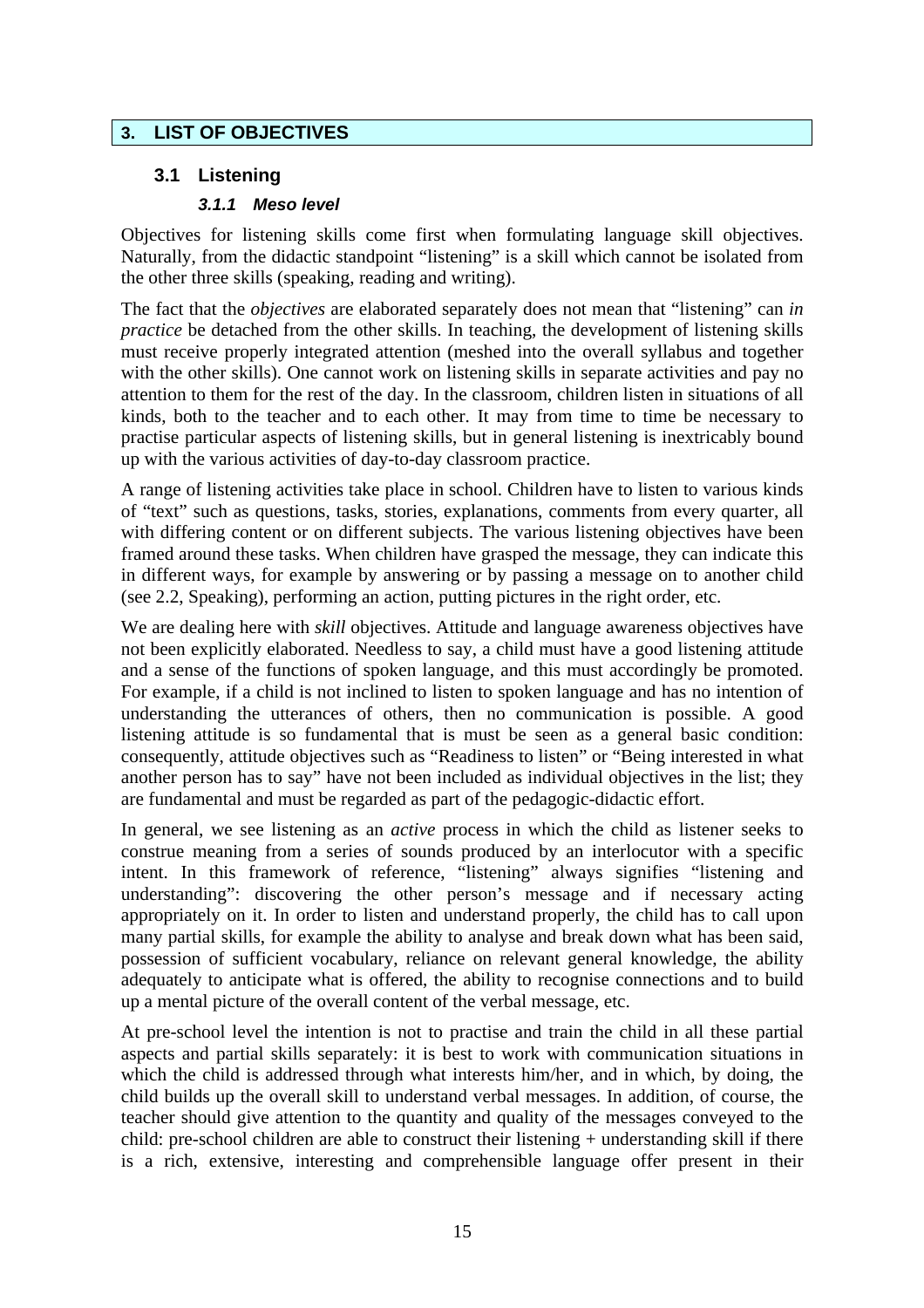environment. This rich language offer need not necessarily be a unified whole, let alone remain confined to the "language lesson" or "language work". In fact, everything that happens in the classroom, from early morning to late afternoon, offers an opportunity to develop children's listening skills – whether it be handicraft work, movement training, walks or free play, there are untold opportunities to organise communication and interaction with children and enrich the verbal offer. With listening skills, just as with the other three skills, the motto should be "Language all day long"!

The four general language skill objectives for listening are as follows:

## LISTENING (1): The pre-school child is able, at the descriptive level, to understand a **verbal task or instruction (and show the fact by responding adequately to it)**

1.1 The pre-school child is able to understand tasks relating to the performance of a concrete physical action in a here-and-now situation (and show the fact by performing the action).

*E.g. "Walk to the cupboard and get the puzzle".* 

1.2 The pre-school child is able to understand tasks relating to the performance of a mental or linguistic action relevant to him/herself (and demonstrate this fact). *E.g. "Tell all the children to pick up the brushes".*

#### LISTENING (2): The pre-school child is able, at the descriptive level, to understand a **question intended for him/her (and show the fact by answering / responding adequately to it**).

2.1 The pre-school child is able to understand questions intended for him/her concerning intentions, interests or preferences, possibly backed up by picture and/or sound (and show the fact by answering/responding adequately to them).

*E.g. "Which book will you choose, this one with the bear or this one about the playground?"*

- 2.2 The pre-school child is able to understand open questions about his own experiences and adventures (and show the fact by responding or answering). *E.g. "Ugur, where did you go with Mummy yesterday?"*
- 2.3 The pre-school child is able to understand questions intended for him/her about his feelings or those of relevant partners in his environment (and show the fact by responding or answering).

*E.g. "Karim, have you hurt yourself or are you angry?"*

2.4 The pre-school child is able to understand questions intended for him/her about situations, acts or objects in the concrete environment (and show the fact by a responding or answering).

*E.g. "Ahmed, where is that piece of paper now?"*

## LISTENING (3): The pre-school child is able to understand a verbal account, e.g. a **picture book and/or story intended for his age group.**

3.1 The pre-school child is able to follow and understand a story intended for him/her (and show the fact, e.g. by acting it out while the teacher narrates it, or by putting pictures in the right order afterwards).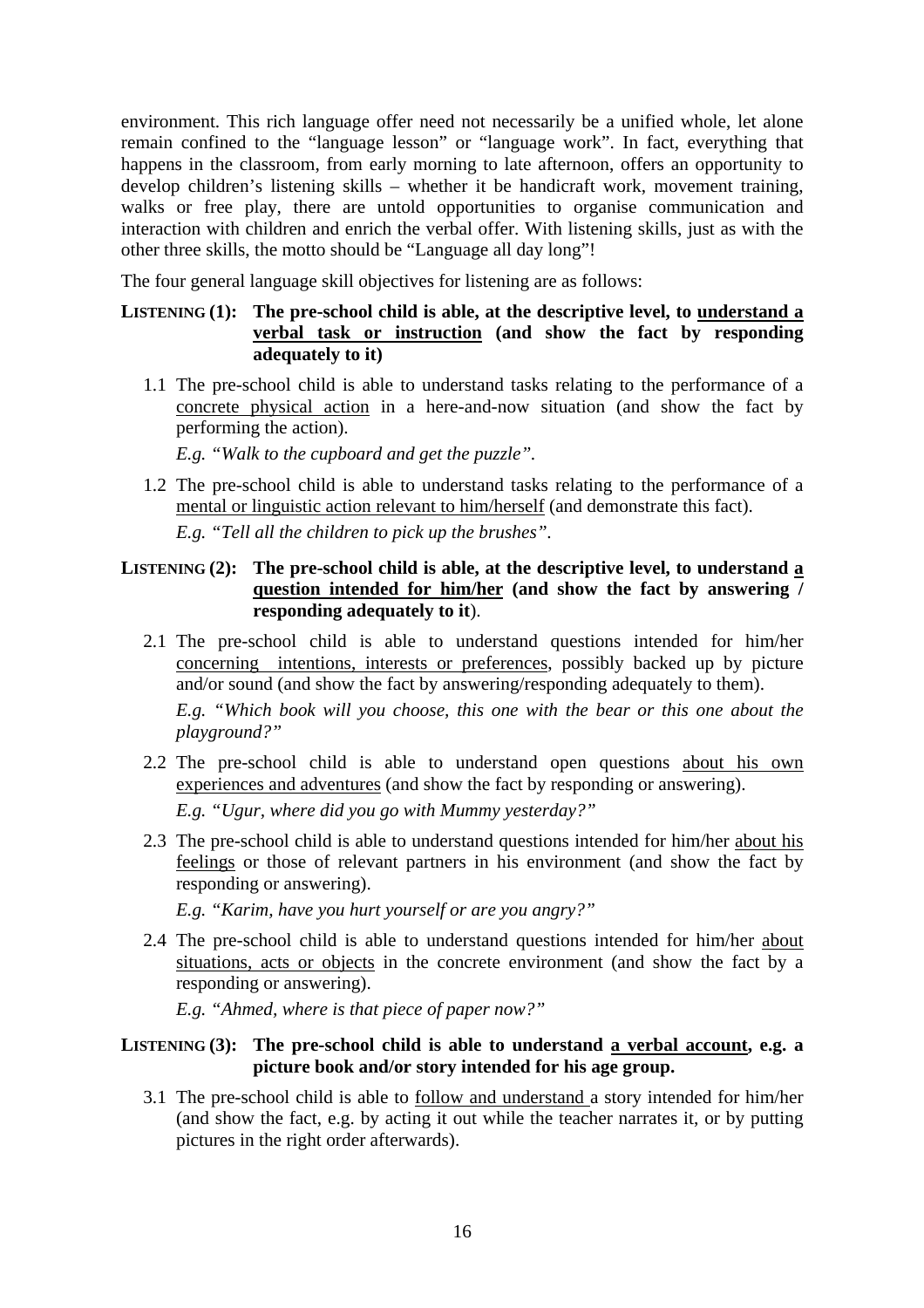*E.g. Using the picture book "We're Going on a Bear Hunt": 'We run through the forest. We swim through the water', etc.*

*E.g. Using the picture book "The Hungry Caterpillar": after the story has been read aloud, the child puts 4 pictures in the right order*.

#### **LISTENING (4):** The pre-school child is able to understand informative statements **intended for him/herself or his peers (and show the fact by reacting/responding adequately to them).**

4.1 The pre-school child is able to understand informative statements about concrete events and facts relevant to him/her in the context of the here-and-now (and show the fact in the way he/she reacts).

*E.g. "The puzzle is in the drawer".*

4.2 The pre-school child is able to understand informative statements about concrete events and facts relevant to him/her outside the context of the here-and-now (and show the fact in the way he/she reacts).

*E.g. "Next week we are all going by bus to the zoo".*

4.3 The pre-school child is able to understand information about rules and regulations relevant to him/her in concrete situations (and show the fact through his behaviour).

*E.g. "When you play outside you are not allowed to leave the playground".*

#### <span id="page-16-0"></span>*3.1.2 Micro level*

**The description of listening tasks** at meso level implies objectives at micro level. This applies firstly at the lexical level. Certain words will keep coming up in many of the tasks described above, for words are the building-blocks of language and the basis on which information is conveyed. Words are primarily carriers of meaning, and children must know words in order to link the language they hear around them to the things and concepts referred to.

This is a matter of receptive knowledge of:

- content words (referring to the child's environment at home, outside the home and in school);
- **function words, prepositions and adverbs.**

In particular, words in the following semantic fields are relevant here:

- words referring to everyday occurrences and things around them (e.g. words referring to movement (*standing, sitting, walking, turning round* etc.); parts of the body (*head, eyes, nose* etc.); surroundings (*cupboard, floor, window, sandbox* etc.); objects (*pen, pencil, book* etc.);
- $\blacksquare$  main numerals;
- spatial concepts;
- $\_$  main colours;
- length and size indicators;
- words relating to feelings.

There exist a number of word lists containing this vocabulary.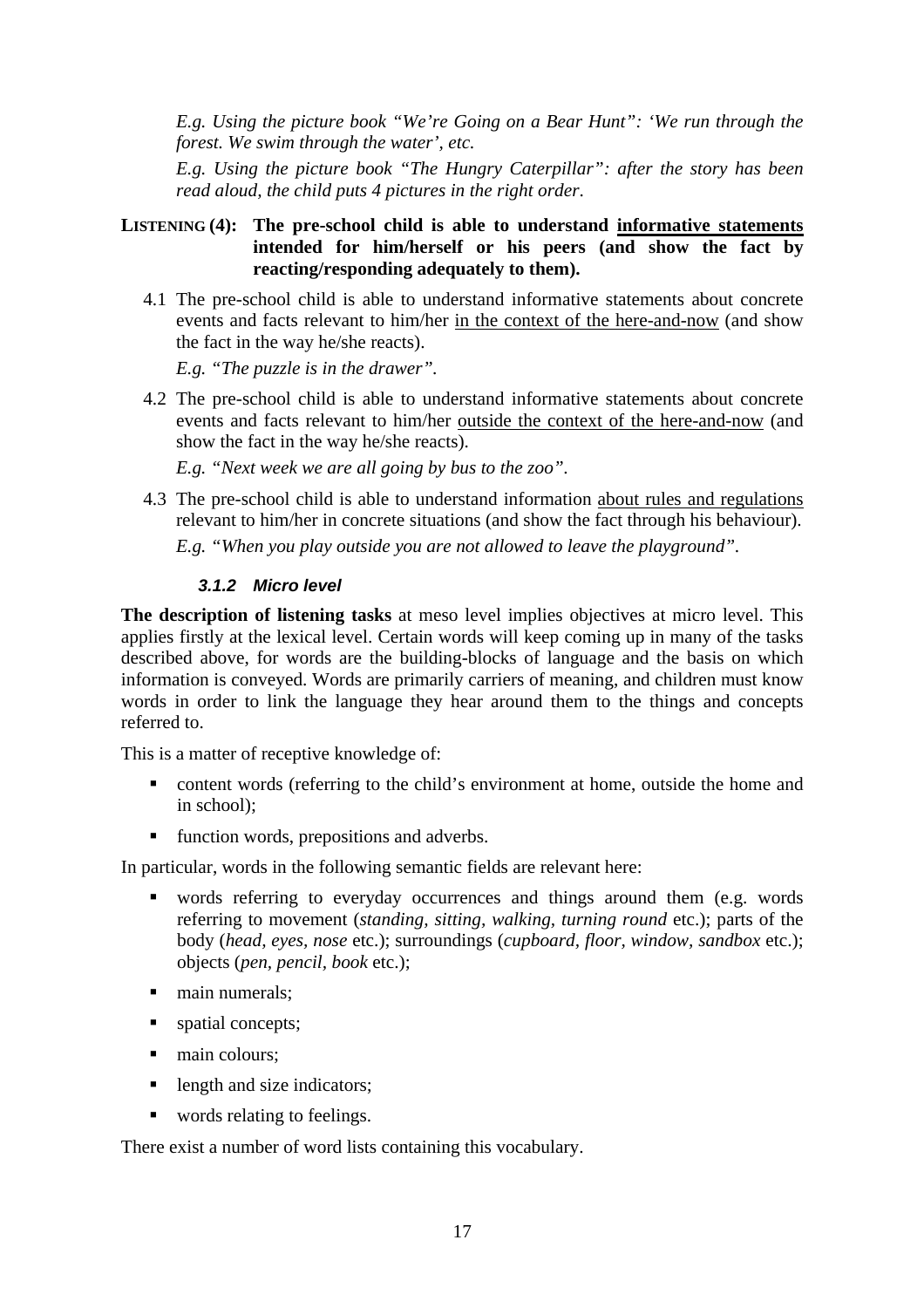At the morphological level (word construction), children must be able to interpret the difference between singular and plural forms, and understand elementary verbal conjugations (e.g. the difference between present and past forms) and negation. These are rules which may induce a fundamental difference of meaning where tasks at the meso level are concerned.

At **sentence level**, the emphasis in early second language acquisition lies on:

- short (initially simple) sentences;
- $\blacksquare$  interrogatory sentences (how, what, why)
- constructions which indicate tasks and instructions (requiring action)
- negation (none, nothing).

At the **phonological level**, children must master the significant differences in sound (e.g. the difference between "pen" and "pin").

It goes without saying that knowledge at the micro level is not an end in itself, but must always be seen in conjunction with the functional communication objectives as described at the meso level.

# <span id="page-17-0"></span>**3.2 Speaking**

## <span id="page-17-1"></span>*3.2.1 Meso level*

**In communication situations, listening and speaking** are inseparably linked. From their earliest days, children develop language through interaction and in conversation with others, not just by listening but also by speaking themselves. Participation in interaction is necessary for the development of verbal language skills, one of the central objectives of pre-school and early education. Children must not only be able to understand the language of schooling, they must also be able to express themselves comprehensibly: in the interaction process they must be able to answer questions, to express in words something inside themselves, to ask for an explanation or clarification; in conversation, they must be able to respond to the utterances of others. In the course of conversation, children must be able to make their own meaning clear to different people (friends, adults, whether known to them or not). Their meaning is not confined to just immediate everyday needs – like greetings, asking for help, thanking people – but also includes exchanging information at the level of personal experience and opinions and that of knowledge acquisition.

For the purpose of developing verbal language skills, it is important that pre-school children (especially those learning L2 and those with "language weaknesses") should have plenty of room and opportunity to speak. However, in the earliest initial period this speaking must not be forced. It is known that children learning a second language (like those learning L1) may go through a "silent period" in which receptive skills develop without direct speech being produced. The pre-school child must be allowed time for this: he/she must of course not be forced, but as far as possible he/she must be stimulated to produce language in safe situations. However, if a pre-school child just goes on listening and seldom takes the opportunity to speak him/herself, he/she learns to speak less quickly. Children should have plenty of scope for speaking in a range of situations (perhaps with visual and tangible support), so that they have ample opportunity to experiment with language. The fact is that children become language-proficient through trial and error by using language in activities of every kind. When listening, children set up hypotheses about the language to be learnt on the basis of the language input. In productive verbal language use, those ideas are tried out. Through the process of trial and error and on the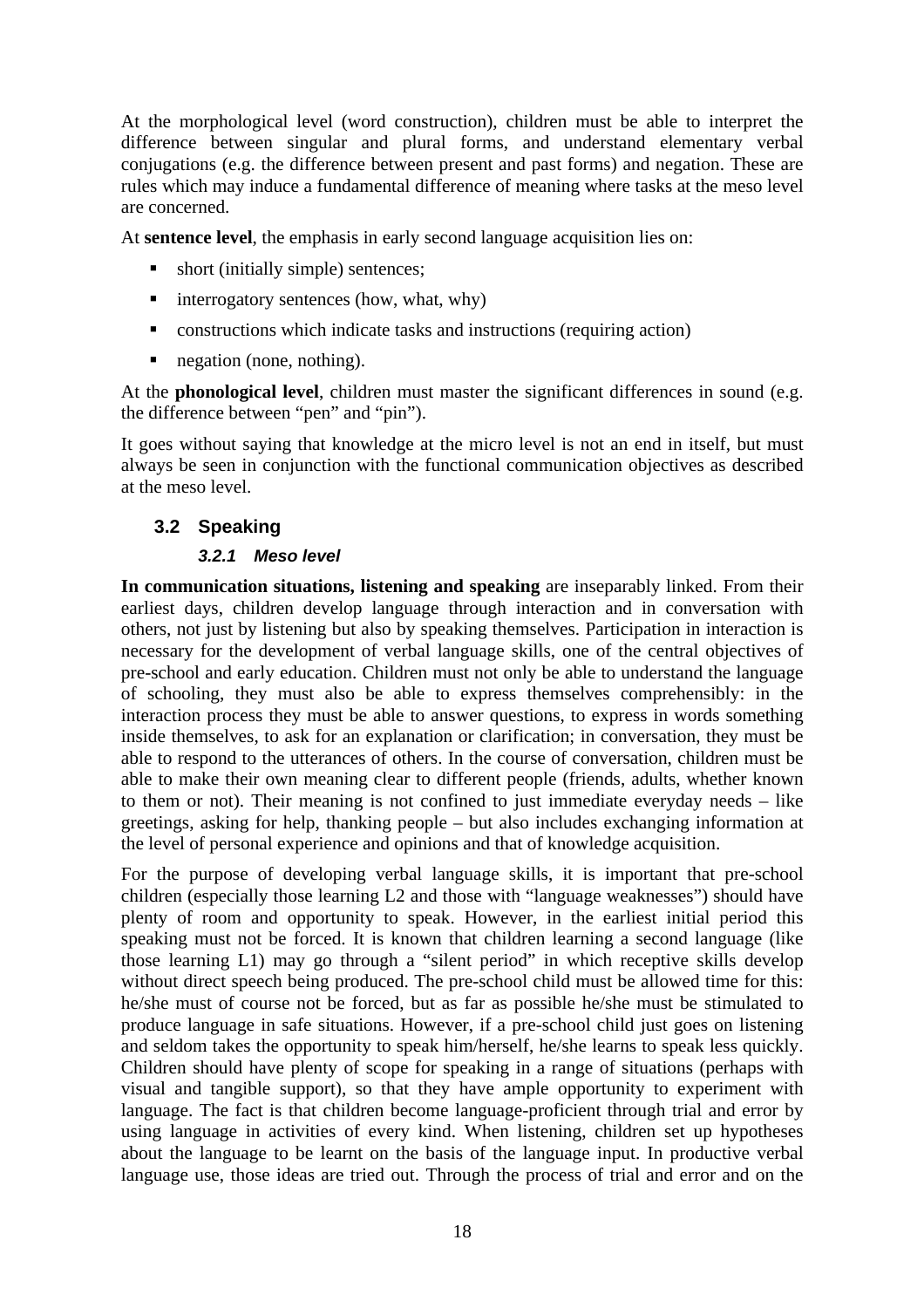basis of the feedback they receive, hypotheses are adjusted and children learn to express themselves to a better and better standard. By speaking him/herself, the child thus elicits a continuously adapted language input. With some talkative children, this happens automatically. But immigrant children in particular, and those who find it more difficult to take part in linguistic interaction, need extra help and have to be challenged to express themselves in class, in meaningful situations.

As with other skills, this will develop better if it is linked to what motivates children, and if this takes place within a safe, positive environment in which the child is willing, and dares, to speak. In such a climate, care must be taken to ensure that the child feels that it is not just useful to listen to what others have to say but that others are listening to what he/she has to say him/herself. Where speaking is concerned, just as with listening, the startingpoint is that *attitude* objectives such as willingness to speak and daring to speak are not separate objectives but must be continuously stimulated in the classroom atmosphere and the educational offer available to the children.

In a language-rich environment, *language attitude objectives* are also developed. Children acquire experience of various conversational conventions in a broad range of language activities. Insights into speaking such as taking turns and holding back, conventions governing politeness, the starting and terminating of conversations etc. will be continuous features of classroom interaction and so do not need to be formulated as separate objectives.

In developing speaking ability, attention will focus primarily on effective communication ("communicative adequacy") and less on the structure and form ("correctness") of utterances. The correctness of the child's language use must be regarded as a purposive growth process. Through systematic *implicit* feedback, children's utterances in interaction can be supplemented, improved or amplified in a natural way, while the communication content remains paramount. Implicit feedback is imperceptibly interwoven with conversation: the improvement or amplification is effected casually, the right example naturally being provided without the mistake being explicitly mentioned. Children's communicatively adequate utterances form the basis of gradual refinement and amplification and growth towards correctness.

Here again we see how speaking and listening skills develop as closely interwoven abilities, and we would again observe, no doubt superfluously, the extent to which, from the didactic standpoint, the different speaking objectives must receive integrated attention (closely linked to listening skill and pervading the entire syllabus).

Four general language skill objectives for speaking are listed in the following pages.

#### **SPEAKING (1): The pre-school child is able to answer questions intended for him/her at the descriptive level and in a communicatively adequate manner.**

1.1 The pre-school child is able to answer concrete questions about his/her own life in the context of the here-and-now.

*E.g. "What nice things have you got in your lunch box?" "AN APPLE AND A SANDWICH"*

1.2 The pre-school child is able to answer concrete questions about his/her own life outside the context of the here-and-now (questions about where and when).

*E.g. "What did you do in the holidays?" "WENT TO GRANNIE'S WITH MY SISTER"*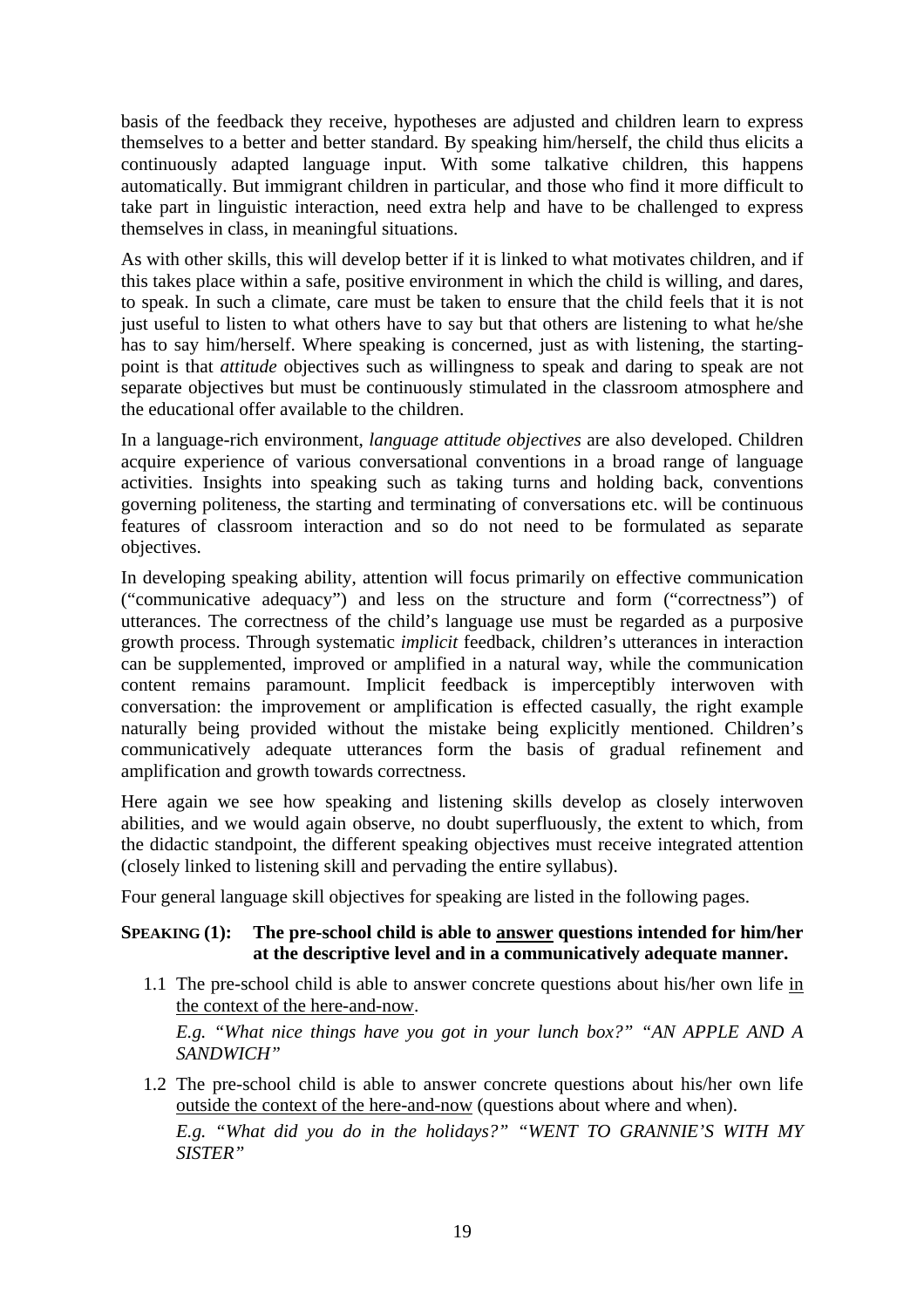1.3 The pre-school child is able to answer questions about his own feelings, intentions and interests.

*E.g. "What are you afraid of?" "OH, THE MONSTER !"*

- 1.4 If asked, the pre-school child is able to give a description of a relevant concrete object or of a person which/who is/was in a – to him/her – concrete situation. *E.g. "What's your new baby like?" "VERY SMALL AND WITH VERY BLACK HAIR".*
- 1.5 If asked, the pre-school child is able, possibly with the help of gestures and pictures, to give a description of an event in his/her own life. *E.g. "What happened to your head?" "I WAS RUNNING FAST AND THEN I FELL DOWN, AGAINST THE WALL".*
- 1.6 If asked, the pre-school child is able to explain, possibly with the help of gestures and pictures, how he/she acted in a concrete situation.

*E.g. "So you built a big tower. How did you manage it?" "I'VE GOT BIG BLOCKS AT THE BOTTOM AND THESE (points) ON TOP. I PUT THEM ON TOP OF EACH OTHER LIKE THIS" (gestures/pretends to do it).*

#### **SPEAKING (2):** The pre-school child is able to talk spontaneously, if asked, about **subjects of interest to him/her in a communicatively adequate manner.**

2.1 The pre-school child is able to announce or relate, to known peers or known adults, things which exist in the context of the here-and-now.

E.g. "LOOK MISS, I'VE DONE A DRAWING. THIS IS ME. THAT'S DADDY. THAT'S MUMMY, AND THAT'S MY LITTLE BROTHER".

2.2 The pre-school child is able to announce or relate, to known peers or known adults, things – his own experiences, feelings, or events from the past or in the future which take place in a concrete situation that is relevant to him/her.

*E.g. "Where did you go yesterday?" "TO THE SEASIDE"* 

2.3 The pre-school child is able to give a description, to known peers or known adults, of a concrete object or a person.

*E.g. "MISS, I'VE GOT NEW TROUSERS, WITH THESE BIG POCKETS AND A BELT".*

#### **SPEAKING (3): The pre-school child is able to restate an item of information or a story intended for pre-school children in such a way that the content comes across comprehensibly.**

3.1 The pre-school child is able to convey a simple, concrete item of information to known peers or known adults.

*E.g. "Please tell Marit to tidy the jigsaw up again". "MARIT, TEACHER SAYS YOU HAVE TO TIDY THE JIGSAW UP".*

3.2 The pre-school child is able to act out recognisable roles and situations and to (re)produce particular utterances in play situations.

*E.g. "GOOD MORNING MISS…WHAT DO YOU WANT TO BUY?…THAT COSTS…" (playing shopkeeper/role playing)*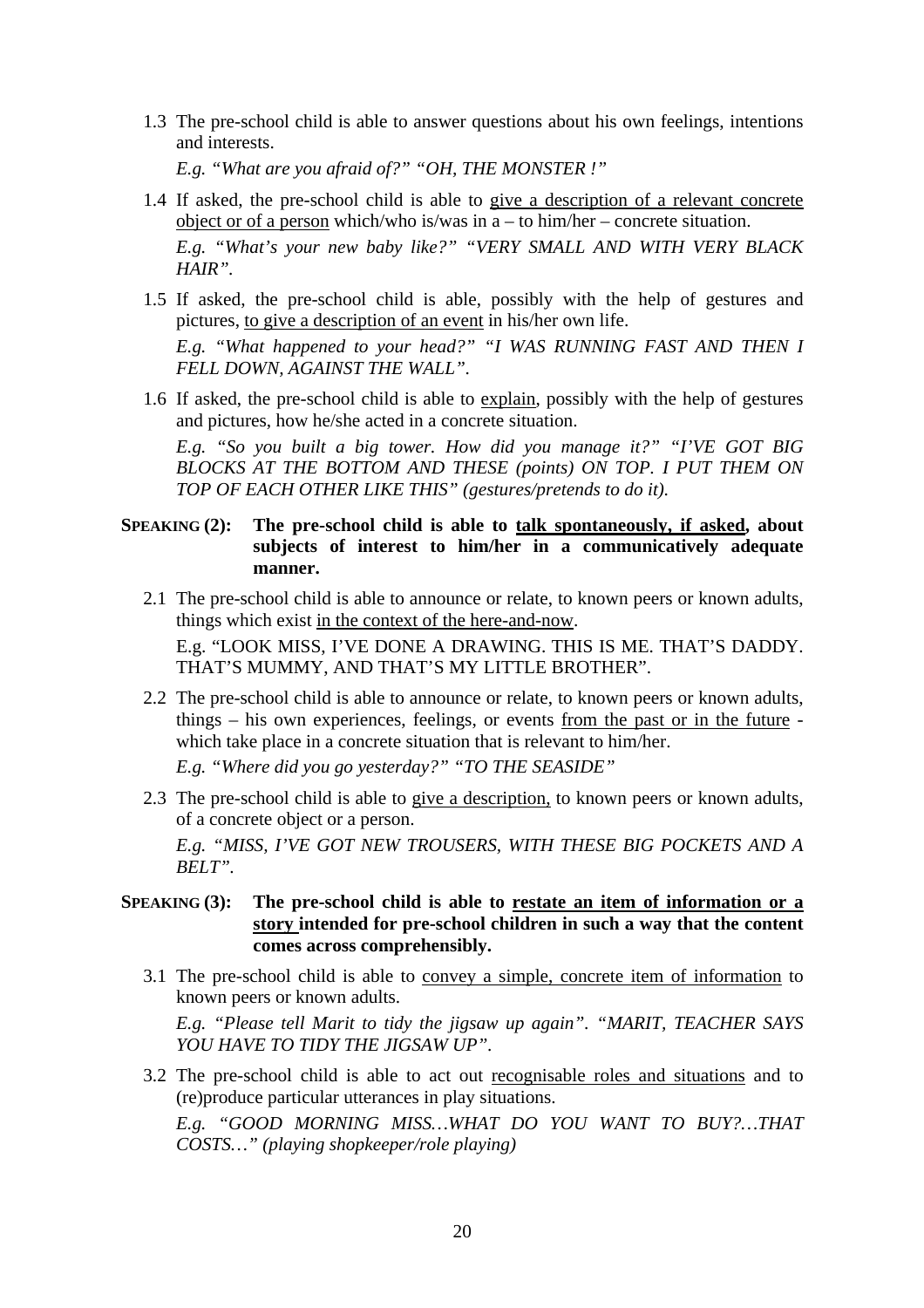3.3 The pre-school child is able to retell a simple story in his/her own words to known peers or known adults.

*E.g. Based on the picture-book 'There's a Crocodile Under My Bed': "BABY IS AFRAID BUT CROCODILE COMES AND HE IS NICE AND NOW BABY IS NOT AFRAID ANYMORE".*

#### **SPEAKING (4): The pre-school child is able adequately to seek help from others.**

4.1 The pre-school child is able to ask for clarification from known peers or known adults.

*E.g. "OH MISS, I DON'T KNOW WHAT TO DO. WHAT HAVE I GOT TO DO?"*

4.2 The pre-school child is able to ask known peers or known adults for (more) information that is important to him/her.

*E.g. "SARE, WHERE ARE THE SCISSORS?"*

4.3 The pre-school child is able to ask for help independently. *E.g. "MISS, CAN YOU OPEN THAT BOX?"*

#### <span id="page-20-0"></span>*3.2.2 Micro level*

At the micro level, it is necessary for the pre-school child to have a number of linguistic elements at his disposal to which he/she can resort when performing (or trying to perform) the language tasks described above at meso level.

At the lexical level, there is important emphasis on the acquisition of a basic vocabulary with which the child can express him/herself.

This relates to the use of:

- content words (referring to the child's environment at home, outside the home and in school);
- function words (pronouns and conjunctions).

In particular, words in the following semantic fields are relevant here:

- words referring to everyday occurrences and things around them (e.g. words referring to movement (*standing, sitting, walking, turning round* etc.); parts of the body (*head, eyes, nose* etc.); surroundings (*cupboard, floor, window, sandbox* etc.); objects (pen, pencil, book etc.);
- $\blacksquare$  main numerals:
- **spatial concepts;**
- $\blacksquare$  main colours:
- length and size indicators;
- words relating to feelings.

Here too, word lists can serve as guidelines.

**At the morphological level,** children must be able to express the difference between singular and plural forms, and understand elementary verbal conjugations (e.g. the difference between present and past forms) and negation. These are grammatical rules which may induce a fundamental difference of meaning where tasks at the meso level are concerned.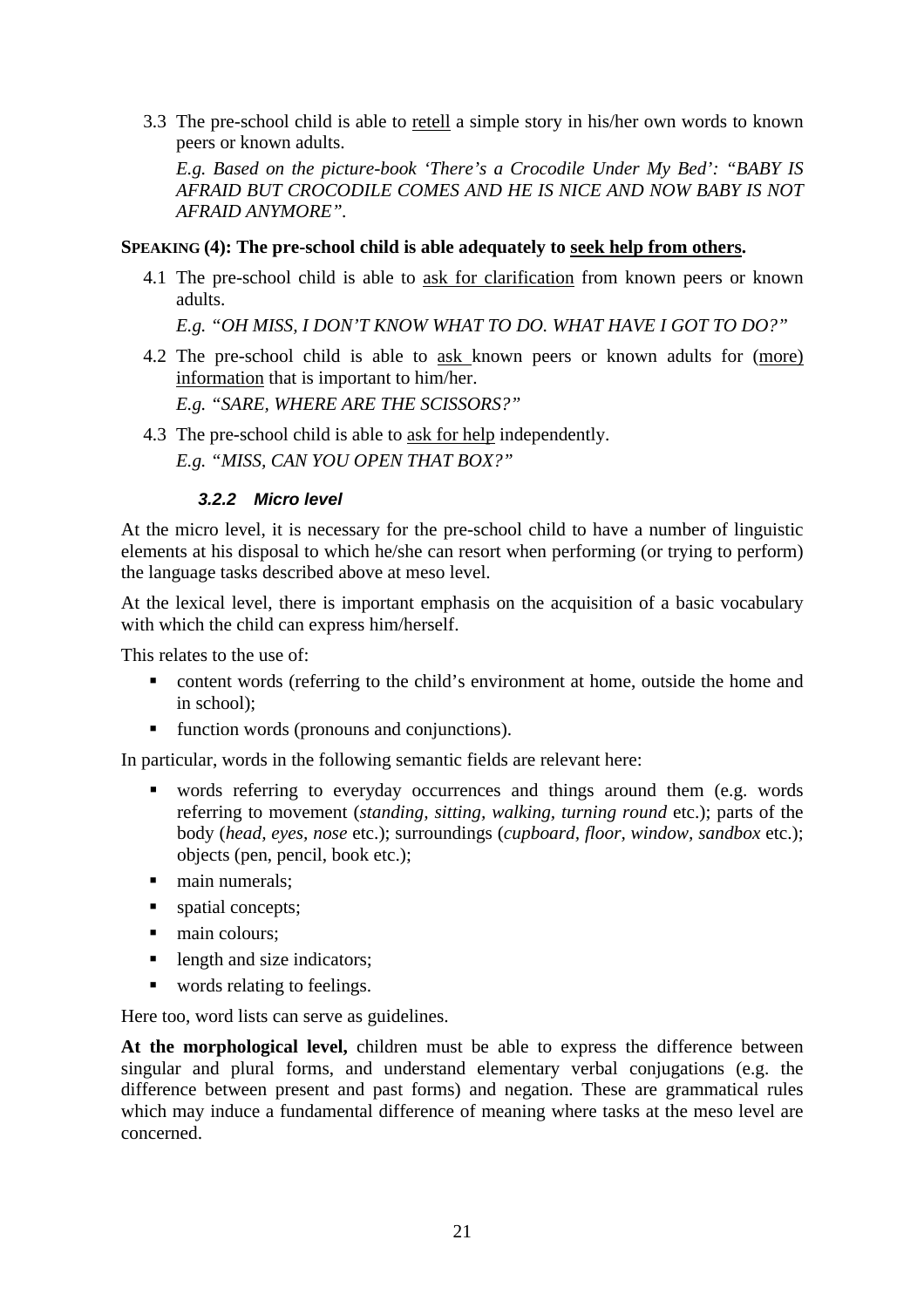**At sentence level**, the emphasis in early productive second language acquisition lies on:

- short (initially simple) sentences;
- $\blacksquare$  interrogatory sentences (how, what, why);
- constructions which indicate tasks and instructions (requiring action);
- negation (none, nothing).

At the **phonological level**, children must be able to produce the significant differences in sound (e.g. the difference between "pen" and "pin"). In order to convey meaning adequately through speech, it is necessary to be able to pronounce the words intelligibly, with the closest possible approximation to standard pronunciation (this is a minimum objective: not all sounds have to be correctly pronounced straightaway, but the language utterance must be comprehensible).

Again, it goes without saying that knowledge at the micro level is not an end in itself, but must always be seen in conjunction with the functional communication objectives as described at the meso level.

# <span id="page-21-0"></span>**3.3 Reading**

## <span id="page-21-1"></span>*3.3.1 Meso level*

Verbal and written language skills are closely interrelated. Just as listening and speaking are interwoven, so are reading and writing; in turn, for pre-school children reading and writing are closely related to listening and speaking. The skills develop together, not separately. We see this inter-connectedness in the competencies acquired: as a general rule, children with high levels of verbal language skill do better in reading and writing. The fact that this framework of reference deals separately with reading objectives does not detract from this observation. A rich verbal language skill is an ideal springboard for the development of writing skills; Britton's well-known dictum "Writing floats on a sea of talk" is revealing in this connection.

For a large proportion of children, literacy is developed at school. At home, children have already come into contact with written language to some extent, and in general children find reading and writing activities interesting and challenging. It is an important aspect of development: once you have discovered how to decipher the secret code of scrawls and squiggles, a new world, a world full of stories, opens up.

Teaching reading and writing is an important function of the school. The point in time at which this should start, and the manner in which that should happen, are constantly recurring items of discussion in the education debate. Until half-way through group 3 (Netherlands) or the first grade (Flanders), oral interaction is predominant in teaching. A great deal of attention must of course be given to burgeoning and incipient literacy, but this usually happens via oral interaction. Listening to picture-books being read aloud stimulates incipient literacy (children become acquainted with the structure of texts and familiar with the functions of written language, and learn through repeated readings that oral language is set down in writing, etc.).

If we look at the reading objectives set for pre-school and early school education (cf. development objectives in Flanders and intermediate objectives for incipient literacy in the Netherlands), in the early stage of incipient literacy they are mainly described in terms of: becoming acquainted with, having experience of, being aware of, becoming familiar with, and acquiring a liking for. These perception objectives and attitude objectives must be interwoven in such a way that they can give a strong boost to the development of incipient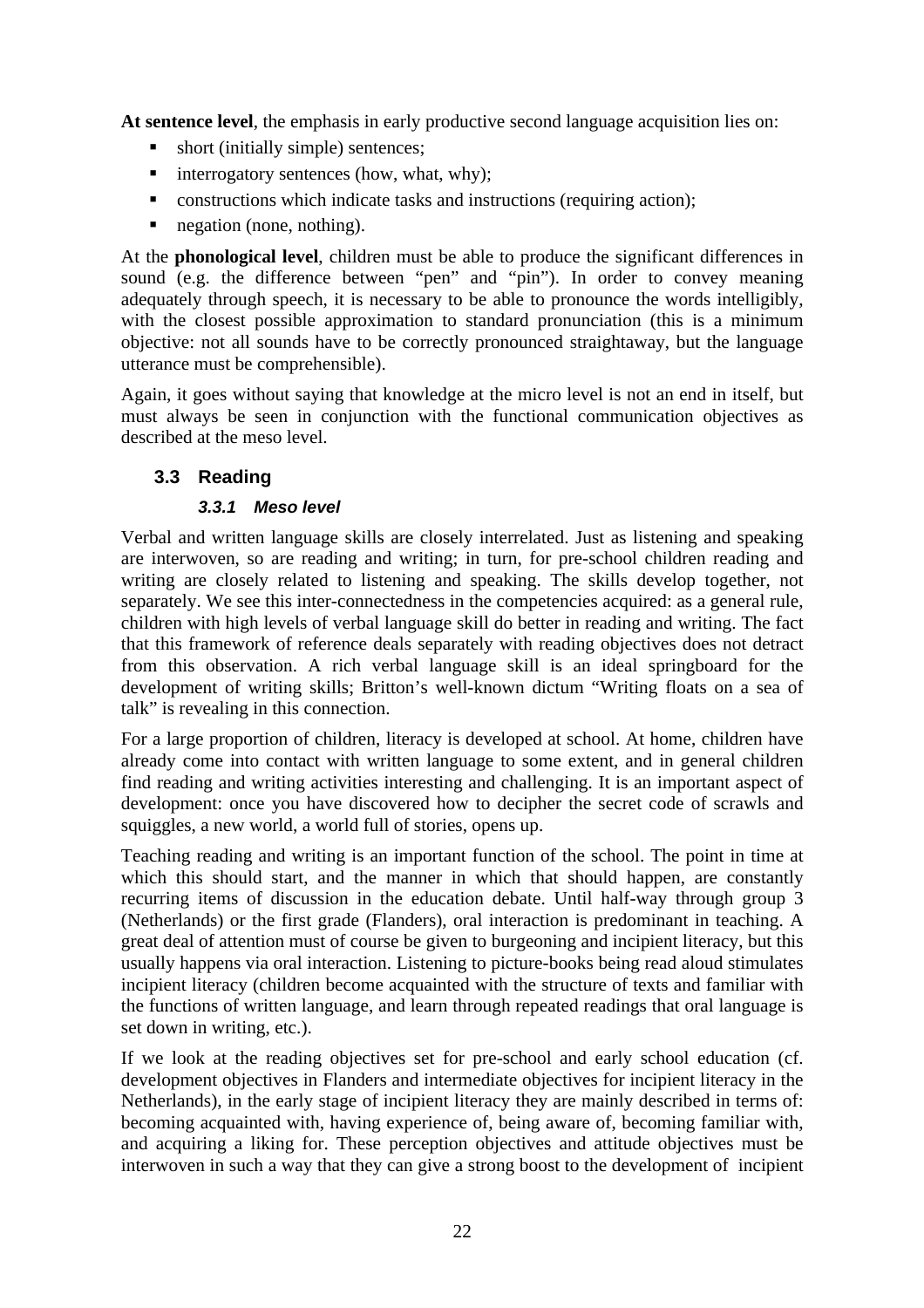literacy. Precisely because these perception objectives and attitude objectives occupy such an important place in the continuous thread of reading and writing instruction, they are set out separately (unlike the case of "listening" or "speaking" in pre-primary education). Thus they are explicitly formulated, together with reading and writing, alongside the language skill objectives, in the list of objectives. It should be clear that this must not result in a onesided focus. The objectives should serve as guides, and can be worked on in an integrated way in the framework of broad development in creating a rich environment.

The objectives for learning to read are as follows, divided into four general ones (one language skill objective, two language perception objectives and one language attitude objective):

#### **READING (1):** The pre-school child is able adequately to link meaning to written **symbols or written language intended for pre-school children (and show the fact by a verbal response or through action).**

1.1 The pre-school child is able to interpret visual language (pictures) intended for preschool children and say what the pictures represent (and show that fact by, for example, telling about it).

*E.g. The child is given a picture of an action such as brushing teeth and is able to put the meaning into words or act it out.*

1.2 The pre-school child is able to 'read' pictograms intended for pre-school children (and show the fact by responding to them if asked).

*E.g. The pre-school child is able to select the right picture (sun, cloud or rain) for the daily weather map to indicate that it is raining outside.*

#### **READING (2): The pre-school child is conscious of various functions of written language (and shows the fact in his use of, or response to, written language).**

2.1 The pre-school child understands that written language can bridge time and distance.

*E.g. Write a card together and actually send it to a (sick) classmate, or to Granny, to his home etc.*

2.2 The pre-school child understands that written language can be preserved and retrieved.

*E.g. Read the same book again and find that exactly the same text is being read.*

2.3 The pre-school child understands that written language can serve as a memory aid.

*E.g. Together with the teacher, write something down so as not to forget it, such as a shopping list, item of information, date and time of a party etc., and later actually check or use it as a 'reminder'*.

2.4 The pre-school child discovers the importance and usefulness of written language for him/her personally.

*E.g. 'Read' name and/or pictogram on the coat-rack, on drawings.*

#### **READING (3):** The pre-school child develops a basic insight into aspects of written **language (and shows the fact by his responses to books, letters or short written sentences).**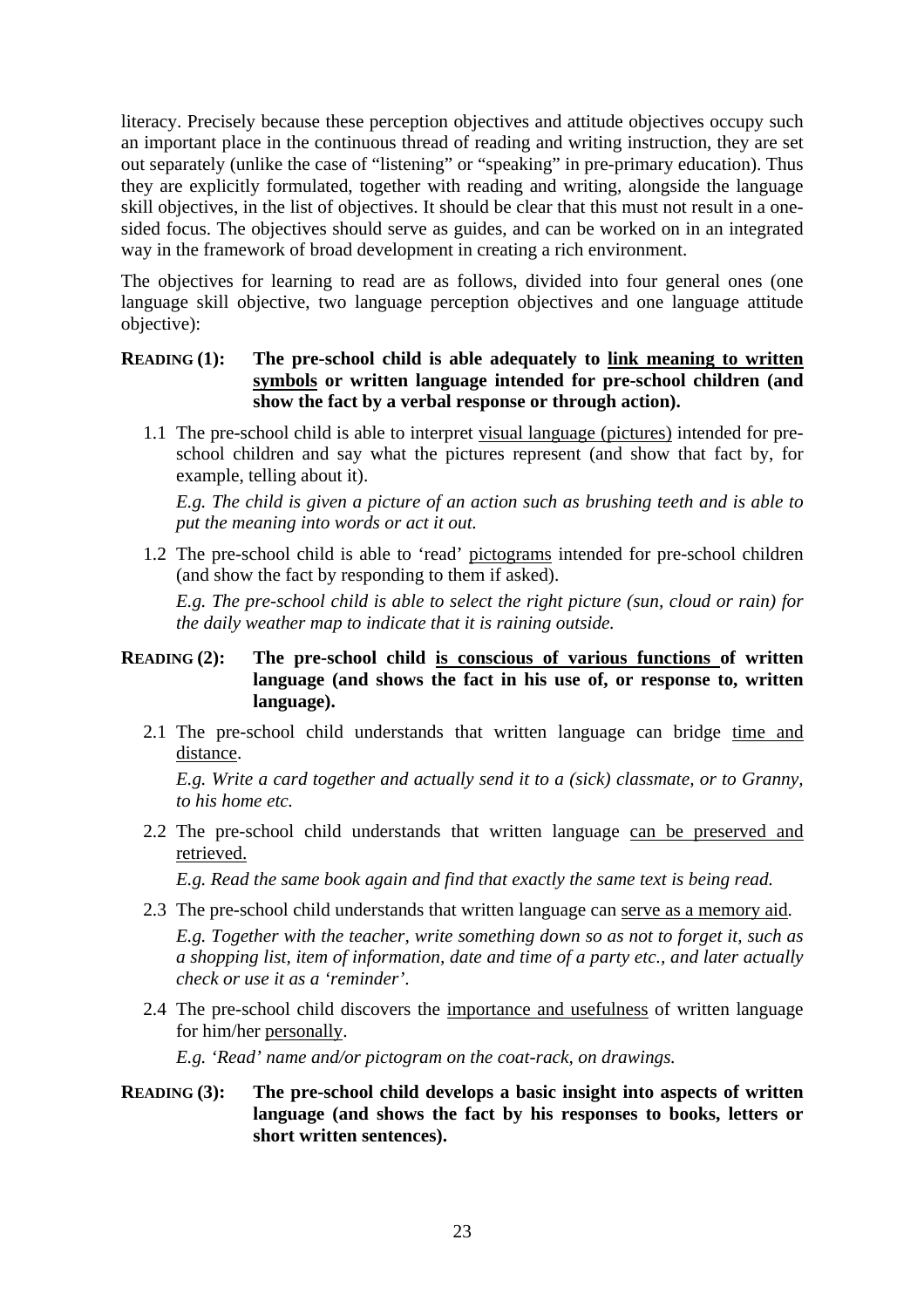- 3.1 The pre-school child builds up insight into certain conventions relating to reading direction and book orientation which apply to written language. *E.g. A fixed reading direction – from left to right, from top to bottom; front and back of a book; the fact that letters reoccur.*
- 3.2 The pre-school child builds up insight into the basic relationship between the formal aspects of spoken and written language.

*E.g. The child links particular letters to sounds.*

3.3 The pre-school child builds up insight into narrative structures.

*E.g. The teacher reads the picture book aloud and the child is aware of the beginning/middle/end of the story.*

#### **READING (4): The pre-school child is motivated to find out the meaning of written texts (and shows the fact by inquisitive/positive responses to books, letters or written sentences).**

- 4.1 The pre-school child is happy to read (or learn to read) or to be read to. *E.g. The child happily listens to texts or letters being read aloud.*
- 4.2 The pre-school child becomes absorbed when picture books or cartoon strips are being 'read'.

*E.g. The child is absorbed when a letter or book is being read aloud.*

4.3 The pre-school child enjoys (picture) stories of various kinds and from different cultures.

*E.g. The child lives along with the story 'Anansi the Spider' when it is read aloud.*

#### <span id="page-23-0"></span>*3.3.2 Micro level*

With reading, there are still not many language elements which can be highlighted as being necessary objectives at the micro level. At the end of the period concerned, children do not absolutely have to be capable of making particular sound-letter connections or of reading particular words or sentences.

There are nonetheless certain 'signs' that can be highlighted, which the child should be able to recognise and interpret:

- recognise certain pictograms, logos and labels intended for pre-school children;
- incipient literacy (e.g. a circle for the letter  $'O'$ , letters in his own name).

As regards lexis, the objectives at meso level presuppose a certain passive vocabulary which can be particularly functional and useful for the pre-school child, in particular a basic vocabulary relating to books and reading (e.g. page, turn pages, word, letter, sentence, title, chapter etc.)

The vocabulary which children can use to express their motivation and readiness to read can also be highlighted here as a vocabulary goal (e.g. read out, picture-book, reading corner etc.).

In terms of phonemic awareness, it is important that pre-school children:

- discover that words are made up of letters;
- **a** are able to distinguish sounds.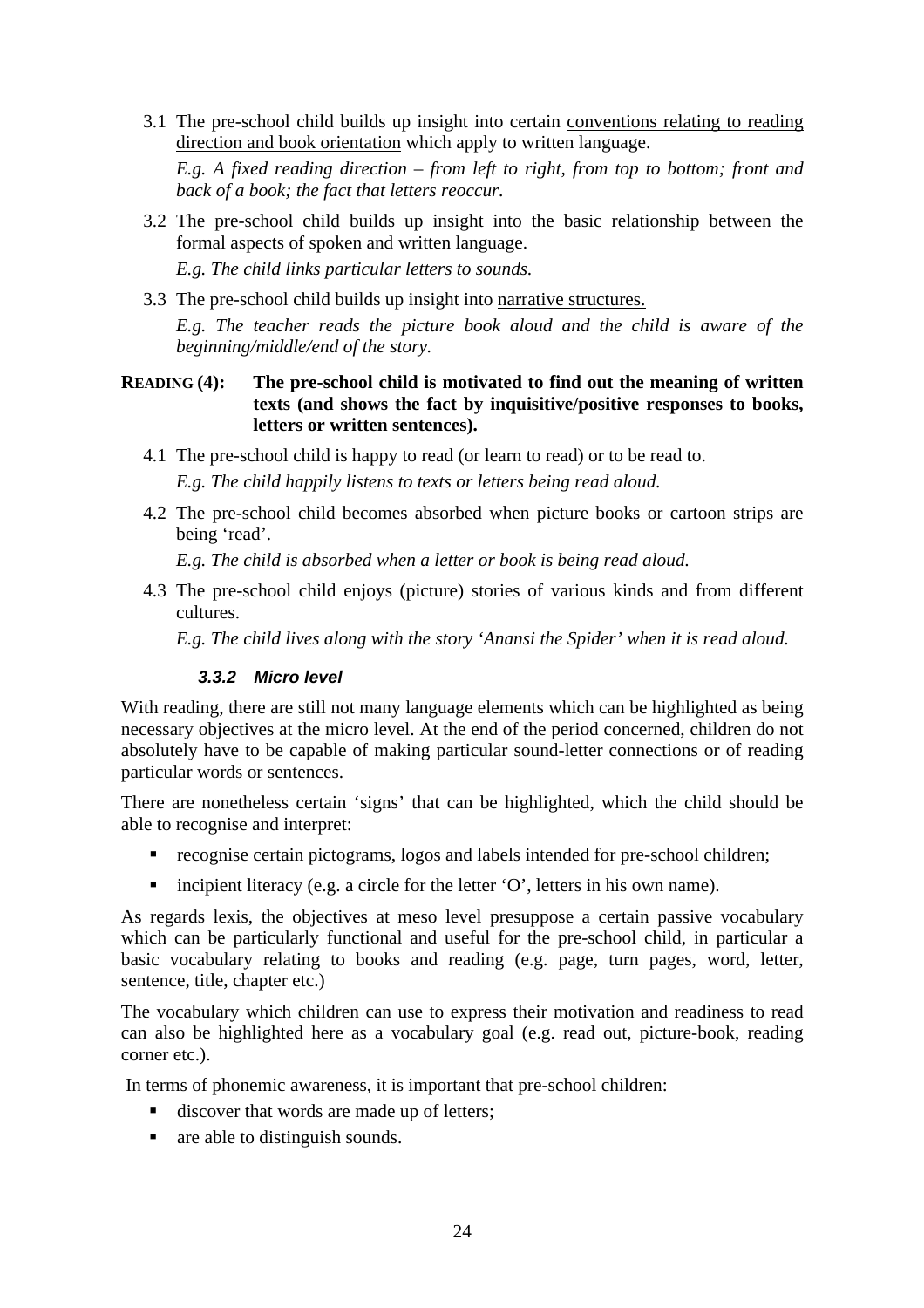# <span id="page-24-0"></span>**3.4 Writing**

#### <span id="page-24-1"></span>*3.4.1 Meso level*

In the broad sense, **writing is reproducing thoughts and spoken language in visible signs**. Verbal language forms the raw material of writing and reading (see Introduction 2.3.1, Reading). The content-based relationship between speaking, listening, writing and reading becomes clear when the teacher writes down (listening and writing) a message which the children 'dictate' (speaking) and which is later read by the parents (reading). In pre-primary education these are motivating, meaningful activities through which children acquire personal experience of the functions of written language.

In the first instance it is the teacher who converts spoken language into written words. In this way children are able to gain insight into the functions of written language before they are themselves capable of putting specific signs down on paper.

It is important for children to learn that verbal language is converted into written language. By asking "How do we write that?/What must I write?", the teacher stimulates children to think about the way in which language is formulated. The difference between productive verbal and written language is relevant here. The children subsequently see how the spoken text is put down on paper: the message must be expressed briefly and succinctly in complete sentences, those sentences are broken down into words, the word order must be adhered to, the words are broken down into phonemes, and the graphic signs are attached to them. Because the teacher goes through this process together with the children, they gain insight into writing: they are involved in putting their own message down on paper in such a way that it remains available to anyone interested in reading it again later.

Writing is a complex motor act. To learn to write successfully, a child must follow a particular development in knowledge of his own body, spatial orientation, refined motor function and hand-eye coordination. Not until about age 6 are children capable of writing letters fluently themselves.

In pre-primary education, the emphasis is on preparatory work – familiarity with writing through play. Children scribble things on paper at a very young age. Gradually they use shapes which resemble letters. For example, a drawn circle indicates a head and later stands for the letter O. Scribbled messages increasingly take on the shape of texts. Through play, children develop pleasure, motivation and self-confidence and obtain room in which to develop writing technique at their own level. Naturally, writing objectives are an extension of reading objectives and, logically, sometimes identical. Of central importance here are the construction of basic insight and motivation to want to write. For this reason, as with reading, we take language awareness and attitude objectives as the guideline for writing.

The objectives for writing are as follows, divided into four general ones (one language skill objective, two language awareness objectives and one language attitude objective):

## **WRITING (1):** The pre-school child is able, with adult help, to set down his own **messages in a primitive 'written' version.**

1.1 The pre-school child is able to reproduce and 'read back' an experience or account in visual terms by attaching the original intended meaning to it.

*E.g. The child is able to make a drawing of a class trip to the recreation area and use the drawing to recount to someone else what it depicts.*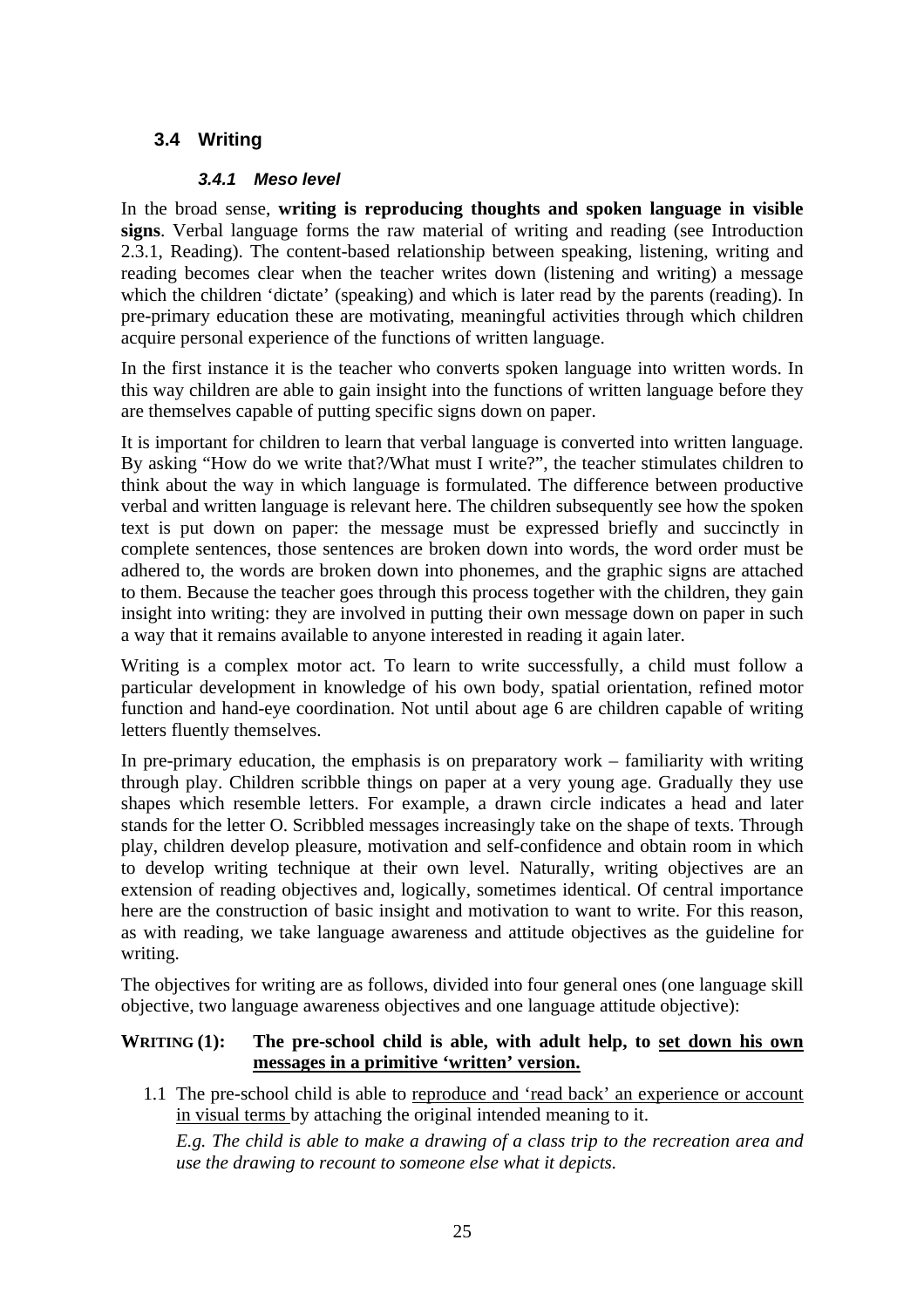1.2 The pre-school child is able to use his own written language in play and say what that written language stands for.

*E.g. For the 'museum' project, the children can make admission tickets and direction signs for the exhibition.*

1.3 The pre-school child is able to complete an incomplete story using picture language.

*E.g. In a strip cartoon, draw the missing pictures him/herself or put missing pictures that have already been drawn in the right place.*

#### **WRITING (2): The pre-school child understands what the different functions of writing are.**

2.1 The pre-school child understands that one can bridge time and distance with writing.

*E.g. Write out invitations and send them to (grand)parents, family etc.*

- 2.2 The pre-school child understands that one can preserve and repeat written language. *E.g. The children 'write' in their personal books (together with the teacher) particular experiences which they have had in class with each other.*
- 2.3 The pre-school child understands that written language can serve as a memory aid. *E.g. The teacher and the children together draw up a shopping list for baking biscuits next day. The list is constantly used so as not to forget anything.*
- 2.4 The pre-school child learns the personal importance and usefulness of writing. *E.g. The children make up a wish list for the St. Nicholas party at school by drawing and using stamps (with or without help).*

#### **WRITING (3): The pre-school child is aware of the most important conventions of written language.**

3.1 The pre-school child understands that when using the written language, certain conventions on direction of script and page orientation apply.

*E.g. A fixed writing direction – from left to right, from top to bottom; letter by letter, word by word and sentence by sentence.*

3.2 The pre-school child is able 'write' the letters in a word (with or without an example, using stamps, Lego letters etc.) and realises that the letters are linked to the sound of the word.

*E.g. The child 'writes' or stamps his own name and then 'reads' it aloud.*

3.3 The pre-school child develops an understanding of text structures and shows the fact, for example by putting picture material in the right order and/or thinking up an ending or beginning him/herself.

*E.g. Together with the teacher, the child writes a letter to Granny. When the teacher asks "How shall we begin?", the child dictates "HELLO DEAR GRANNY".*

#### **WRITING (4): The pre-school child is motivated to learn writing him/herself.**

4.1 The pre-school child demonstrates audacity in writing, experiments with writing and thinks about it.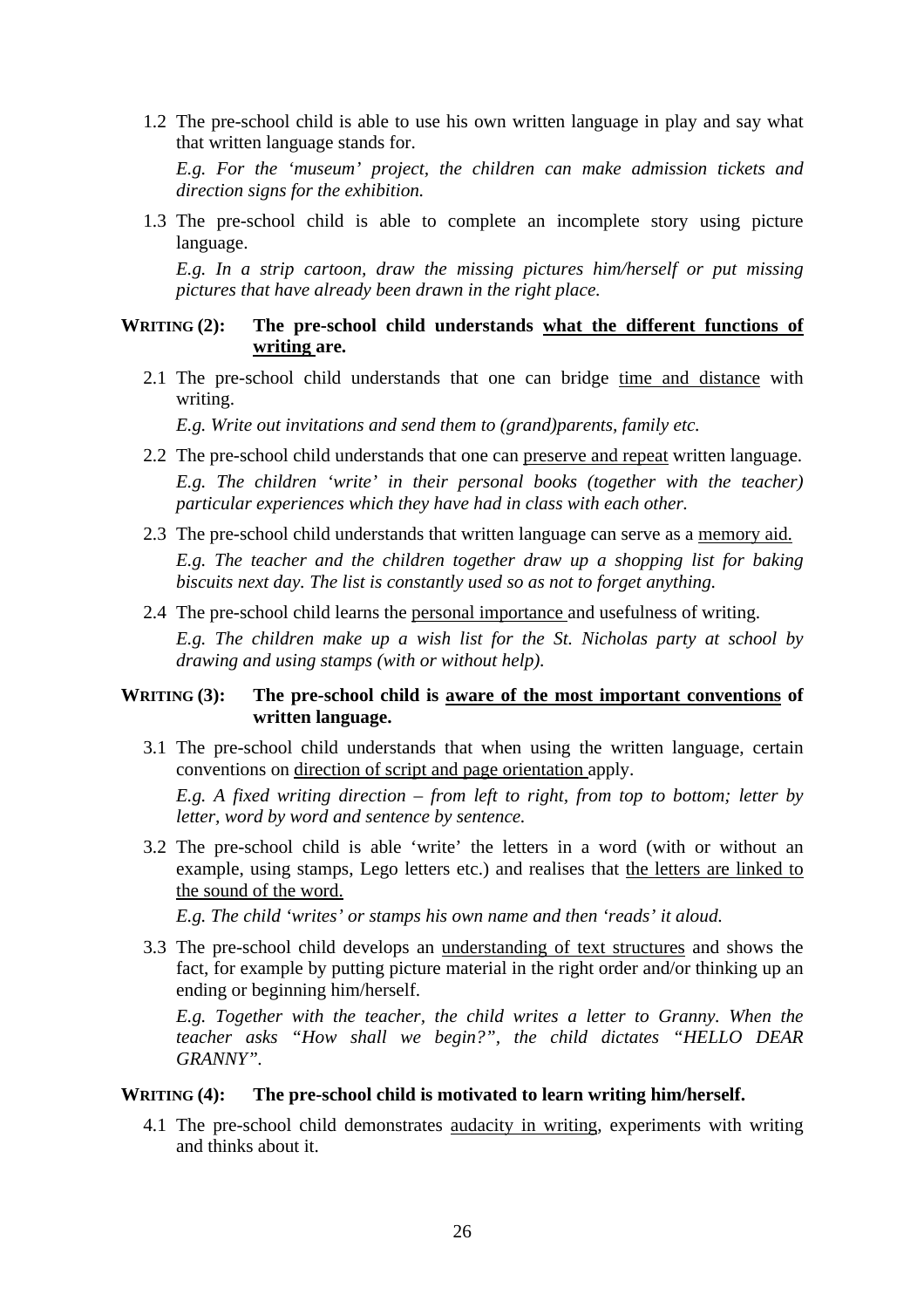*E.g. When colouring a picture of the zoo, the child asks the teacher how to write 'monkey' so that he/she can write the word next to the monkeys him/herself. He/she then asks the teacher whether 'monkey' is right.*

#### <span id="page-26-0"></span>*3.4.2 Micro level*

Where writing is concerned, the initial objective at the micro level is a basic ability to divide words up into sounds:

- children develop phonemic awareness; they discover that words are made up of sounds and that letters correspond to those sounds;
- children are able to react to and play with particular sound patterns in words (end rhyme and alliteration).

Writing means producing signs with a particular message attached to them. For a limited number of signs, this understanding must be well developed by the end of the relevant period:

- making pictograms, copying logos and labels;
- first stage of incipient literacy (e.g. a circle for the letter  $'O'$ , the letters in one's own name).

At the lexical level, of course, the child also relies on his own productive vocabulary when writing. So for this purpose we refer to 'speaking' skill at micro level. In addition, attention must be paid to passive knowledge of the words used in classroom language for the teaching of writing. These are function words in such semantic fields as:

- parts of the body, e.g. thumb, first finger, hand, head, etc.
- concrete spatial concepts, e.g. circle, rectangle, etc.
- concepts defining position in space, e.g. on-under, above-under- in the middle, inside-outside, etc.
- concepts indicating movement in space, e.g. forwards-backwards, far-near, towards, back, etc.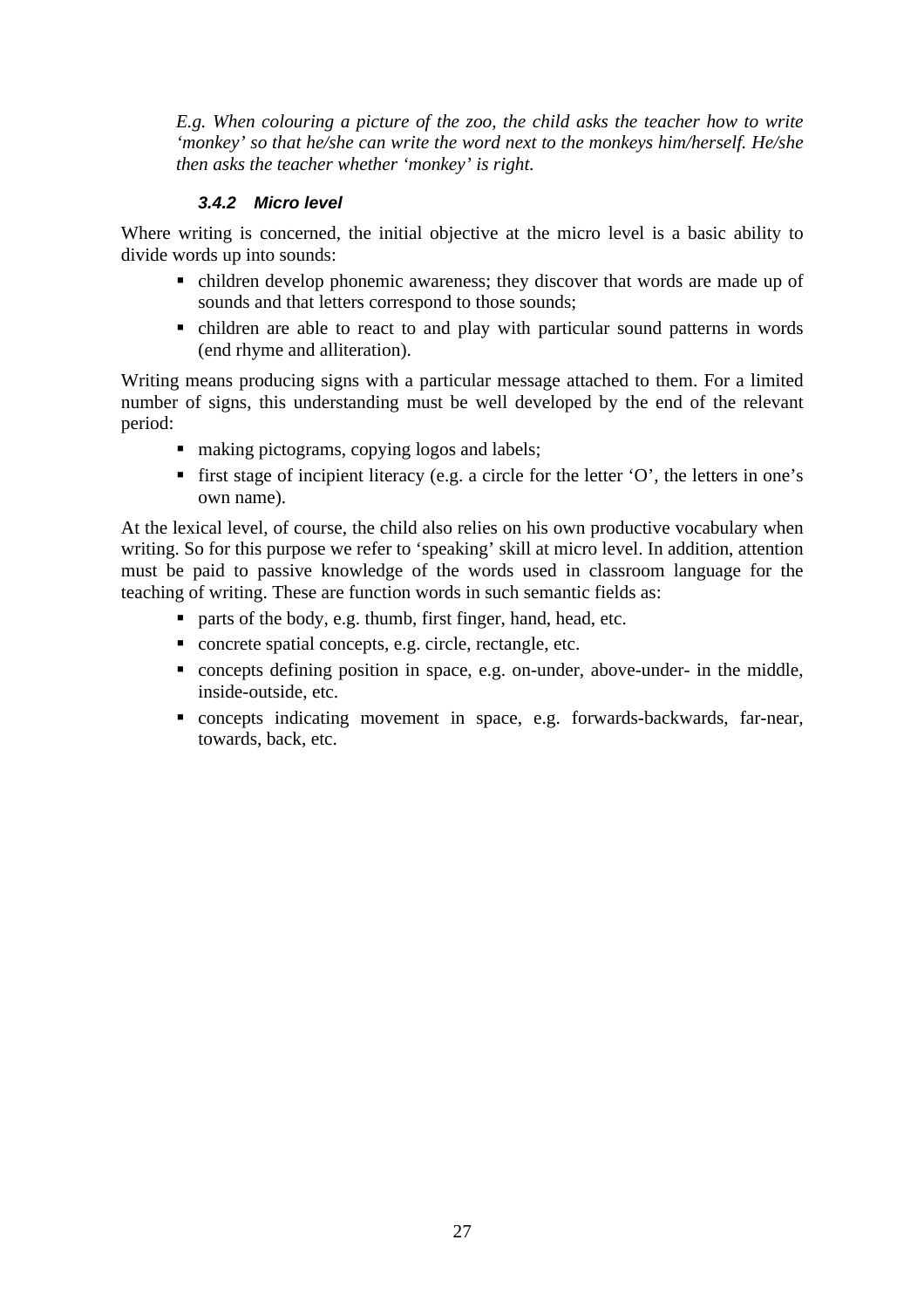## <span id="page-27-0"></span>**4. THE LINK WITH TEACHING PRACTICE: A PRESSURE POINT ANALYSIS**

As was said in the introduction, this framework of reference describes a common list of minimum objectives for early L2 acquisition. The ultimate purpose of this text, and of the project which lies behind it, is of course that immigrant children should benefit from it – that their chances of succeeding in our education system should be enhanced, through the maximum development of their language skills. But immigrant children can only build those skills up if the system gives them optimum support. This means that the quality of teaching, and of classroom language, must be of so high a standard that language operates as a stumbling-block for as few children as possible, and that as many as possible, if not all, children achieve the objectives described above in the framework of reference.

In this context, it may be asked to what extent pre-primary education is performing that task at the present time. Some part of the answer to that question is given here in the form of a 'pressure point analysis'. Such an analysis gives an indication of the gaps between the ultimate objective to be attained and the current state of affairs, in turn suggesting that a diagnosis ought to be carried out of the strengths and weaknesses of educational provision, that priorities be defined and that specific action be taken to remedy those weaknesses.

#### **PRESSURE POINT 1: ASSESSING LANGUAGE SKILLS**

*Question 1:* **To what extent do immigrant children at present possess the skills, attitudes and understanding listed in the framework of reference? In other words, to what extent are immigrant children achieving the objectives set out in the framework of reference?**

This question requires an answer to an underlying one, viz:

#### *Question 1bis:* **To what extent is it possible at this point in time to assess whether (immigrant) children achieve the objectives set out in the framework of reference by the end of group 2 or the third pre-school class?**

If, for the sake of convenience, we assume that there is the political will, readiness on the part of schools and scope to carry out an assessment of the skills concerned, question 1b can be reduced to the question whether at the present time assessment tools (tests, observation instruments and so forth) exist whereby the skills, attitudes and perceptions listed in the framework of reference can be measured in a valid, reliable way.

The data and analyses available to us do not permit of an unqualified affirmative answer to that question. It may be observed here that those who developed the tests currently available could not call upon the framework of reference during the process of their development and were forced to employ different criteria or blueprints. On the other hand, the framework of reference did not just appear out of thin air: it is based in large measure on earlier documents and blueprints relating to early language learning. So there would be real cause for concern if there were no overlap at all between the existing assessment tools and the framework of reference.

An analysis of the overlap between the framework of reference and existing assessment tools shows that the overlap is fragmentary, and that many of those tools currently present one or more of the following shortcomings:

1. The assessment tools cover the macro level of the framework of reference only to a small extent, viz. the field of school which is emphasised as being of crucial importance. The assessment items (whether vocabulary items, listening tasks, speaking tasks or items of other kinds) are not always directly related to the things which pre-school children have to do with language at school.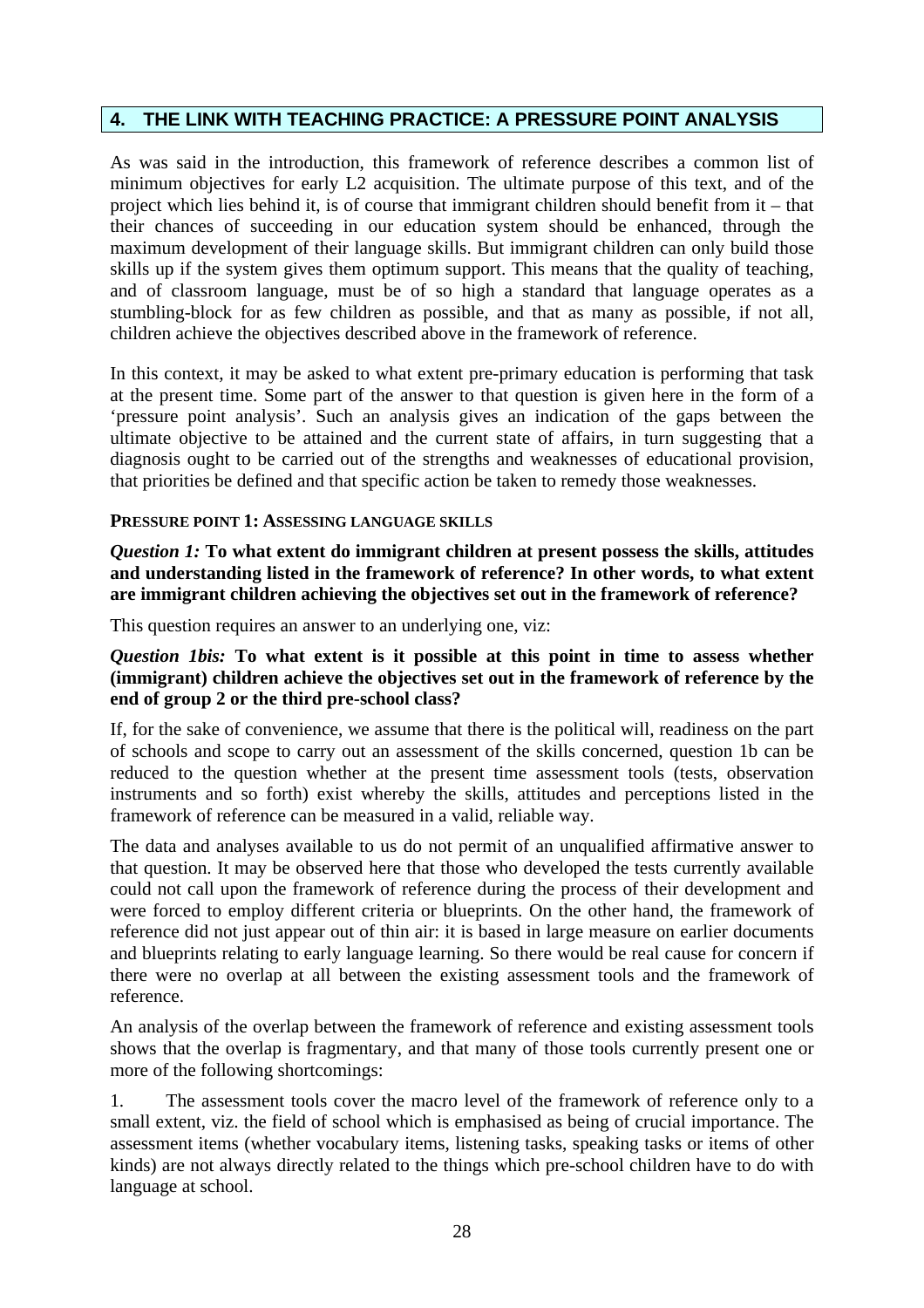2. The assessment tools focus on only one or two of the four skills. Many of them opt for a 'receptive approach' and merely, or mainly, test listening and/or (incipient) reading; far less attention is paid to speaking and writing skills.

3. Some assessment tools lean towards a knowledge-based approach (indirect testing); they test children's knowledge of language (or language elements) rather than communicative language use. Tests are often sparing in the creation of functional communication contexts in which children are asked to understand or produce meaningful messages.

4. Some assessment tools remain stuck at the micro level: they focus on vocabulary or grammar and do not link these items with language tasks at the meso level.

We should add that the above comments in no way imply that the assessment tools analysed are not applicable or useable. On the contrary, most of them have been developed in a highly professional manner and score highly in terms of reliability. They are certainly suitable for testing particular aspects of the framework of reference. But the fact is that no one instrument covers the framework of reference on its own: whether a combination of existing assessment tools is able to do the job is still questionable in the light of the shortcomings mentioned above.

#### **PRESSURE POINT 2: PERCEPTIONS AND ACTIONS BY SCHOOL TEAMS**

Pre-school children will not achieve the objectives of the framework of reference on their own: for this, they need the professional support and stimulus of teachers. This is especially true of disadvantaged (and) immigrant children. So school teams have a duty and responsibility to create the most powerful possible learning environments within which every individual child can achieve maximum linguistic development. Consequently, teachers must be professional, capable of casting a critical eye over their own teaching practice and constantly refining it.

The question of the extent to which teaching practice at the present time assists children in attaining the objectives of the framework of reference breaks down into two parts: the first has to do with the question WHAT? (what are the essential objectives for school teams?) and the second with the question HOW? (how do they work towards them in their teaching?).

#### *Question 2:* **To what extent are teachers at present fully aware of the objectives of the framework of reference? To what extent do the objectives set the main guidelines for their classroom practice?**

On this question too, on the basis of the data available to us, we can only convey impressions, even if many of those impressions are shared by a fair number of the experts involved in the project.

a) Teachers of pre-school children do not always work in a goal-oriented way but rather in an activity-oriented way. Subjects and activities (e.g. from reading material) determine the agenda and offer the teacher guidance in answering the 'Question What?'. Those subjects and activities are not always regarded as the means of helping children towards particular language objectives, but rather as ends in themselves;

b) Teachers are often blinkered by objectives at the micro level. For many teachers, language objectives, when explicitly put into words or consciously pursued, are formulated at the level of language elements – vocabulary, grammatical rules, expressions or isolated language acts. The communicative language use context of the meso level, and the macro aspect of the pupil as learner, are not always taken into account. The risk here is that the relevance of the language elements supplied by teachers is not always guaranteed. In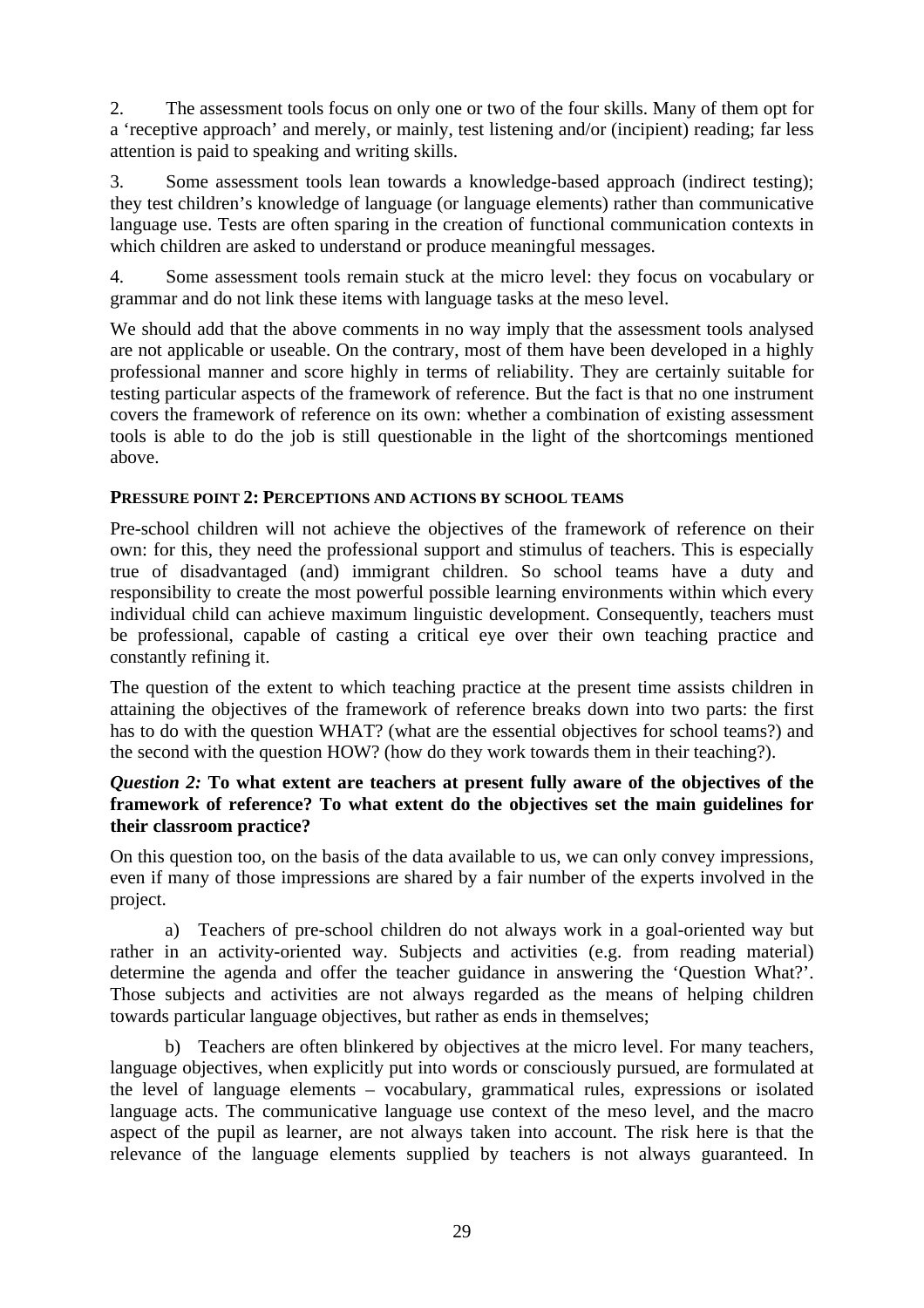conjunction with a), it is often more a matter of acquiring the vocabulary relating to certain subjects or activities than of using language in a relevant, functional context.

c) Teachers have a tendency to relate objectives too strongly to their teaching than to the children. Objectives are seen primarily as programmes which the teacher must complete ("I must deal with these objectives", "I must give this lesson") rather than skills which the child must be helped to hone or which (all) children must be taught to acquire. The result is that teachers assess the objectives in a teaching-oriented instead of a pupil-oriented way. The objective of a lesson has been "achieved" if the teacher feels that the lesson has been well given: it is not necessary for all the children to have been involved.

Even if teachers keep the objectives of the framework of reference clearly in their sights, the question remains how they go about their pedagogic work in order to make the learning environment as potent as possible for all the children.

#### *Question 3:* **To what extent is current classroom practice suited to helping all pre-school children attain the objectives?**

Our data indicate that the following pressure-points exist in this field. (As no classroom observations could be carried out in the context of this project in relation to this point, the list below should certainly not be regarded as exhaustive).

a) Teachers often link work towards language objectives very closely to a subject ('language' or 'L2') or specific activities; they still make too little use of the opportunity to pursue the language objectives of the framework of reference throughout the school day; for children with language problems these specific activities will probably not suffice.

b) Teachers find it hard to allow for differences between children: they sometimes assume all too readily that all the children will learn exactly the same things at the same time on the basis of the same material. In particular, it is difficult for many teachers to help children with language problems and engage in linguistic interaction with them. They tend to reduce their language provision and nip the child's linguistic production in the bud.

c) Teachers find it difficult to move outside their prescribed syllabus and take advantage, in a natural, spontaneous way, of the children's contributions, interest, questions and needs.

#### **PRESSURE POINT 3: PERCEPTION AND ACTION AT THE SCHOOL SUPPORT LEVEL**

Pre-school teachers cannot discharge on their own the difficult task of developing to the maximum the language skills of all their children. They need, and are entitled to, professional support. That support will be forthcoming, on the one hand from interaction with their colleagues in the school team and their school manager, and on the other hand from the various persons on the periphery of the school and those involved in 'their' teaching – teaching assistants, inspectors, materials developers, educationalists, parents, pupil helpers, politicians etc.

Any pressure-point analysis must obviously include this wide-ranging circle, since all these players ideally contribute to the expertise of the teaching staff and thus to the quality of teaching. However, where this pressure-point is concerned we need to adopt a more modest, cautious approach than with the other two, because our analysis at this level yielded little direct data. Only the materials developed were analysed in depth: as regards the other factors, the project team had only fragmentary data, plus statements made at the two meetings of experts and in the written survey, at their disposal.

a) The materials developed reveal a number of shortcomings, already referred to above in connection with assessment and didactics: the link with objectives at the meso and